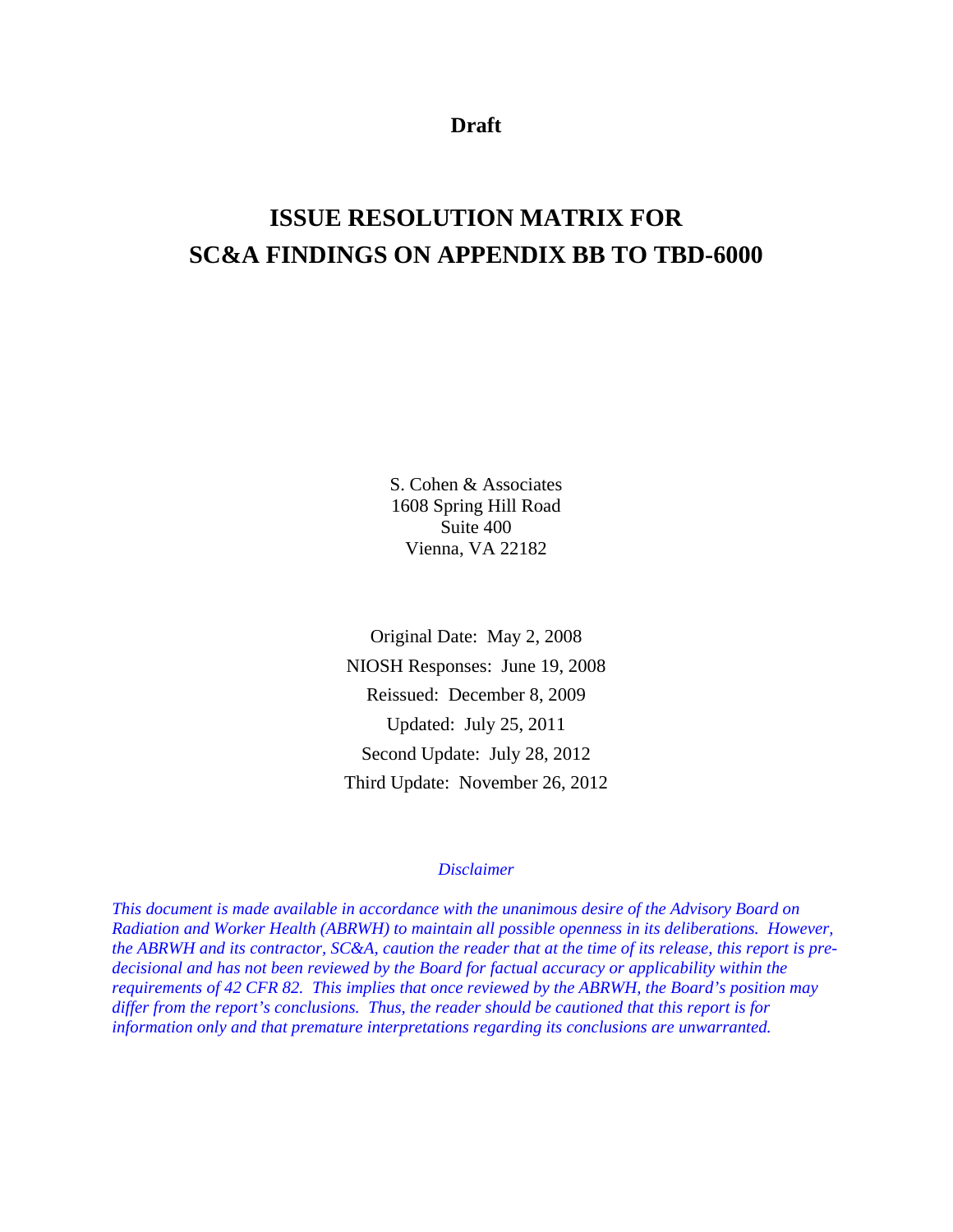## **INTRODUCTION**

The present document presents an update of the issues arising from the SC&A review of Appendix BB to "Site Profiles for Atomic Weapons Employers that Worked Uranium and Thorium Metals" (Allen and Glover 2007). It is current as of the last SC&A report submitted November 25, 2012. A separate issues matrix pertaining to SC&A findings on the General Steel Industries (GSI) Special Exposure Cohort (SEC) petition and the corresponding National Institute for Occupational Safety and Health (NIOSH) evaluation report (ER) was last updated on June 1, 2012. Although the two SC&A reports that form the bases of these matrices have different objectives, there is considerable overlap between the two sets of issues and hence the two matrices.

## **Time Line of Appendix BB Issues Matrix**

- June 25, 2007: NIOSH issued Appendix BB to "Site Profiles for Atomic Weapons" Employers that Worked Uranium and Thorium Metals" (Allen and Glover 2007).
- March 17, 2008: SC&A (2008) issued a review of Appendix BB. Errata sheets correcting two tables in the report were sent out on March 20, and a revised version that complied with the Privacy Act was released on April 21.
- May 2, 2008: SC&A distributed the "Issue Resolution Matrix for SC&A Findings on Appendix BB" which listed 13 issues. These issues were taken from the list of 13  $\widehat{\text{findings}}^1$  presented in the executive summary of our review of Appendix BB (SC&A 2008).
- June 19, 2008: NIOSH responded to the 13 issues, inserting its responses in the boxes labeled "NIOSH Response."
- December 16, 2009: The ABRWH Work Group on TBD  $6000/6001^2$  met in Hebron, Kentucky, and recommended action items to NIOSH regarding the Appendix BB issues.
- April 24, 2010: Paul Ziemer, Chair of ABRWH Work Group on TBD-6000, issued a memo summarizing the action items from the December 16, 2009, work group meeting (ABRWH 2010). We have summarized each action item pertaining to Appendix BB in the box labeled "Board Action."
- October 08, 2010: Allen (2010) prepared the "Path Forward for GSI Appendix and ER Review" in which he presented the proposed NIOSH responses to several of the Appendix BB issues. We have summarized these responses in boxes labeled "Path Forward" in the appropriate locations in the matrix.

 $\overline{a}$ 

 $<sup>1</sup>$  The "findings" in the earlier report are presented as "issues" in the present document.</sup>

 $2$  In March 2010, this work group was divided into two separate work groups—Advisory Board Work Group on TBD 6000 and Advisory Board Work Group on TBD 6001.

<sup>2</sup> SC&A –Updated November 26, 2012

 NOTICE: All Privacy Act-protected information in this November 26, 2012, version has been redacted. Future versions of this matrix will require additional reviews for Privacy Act-protected information.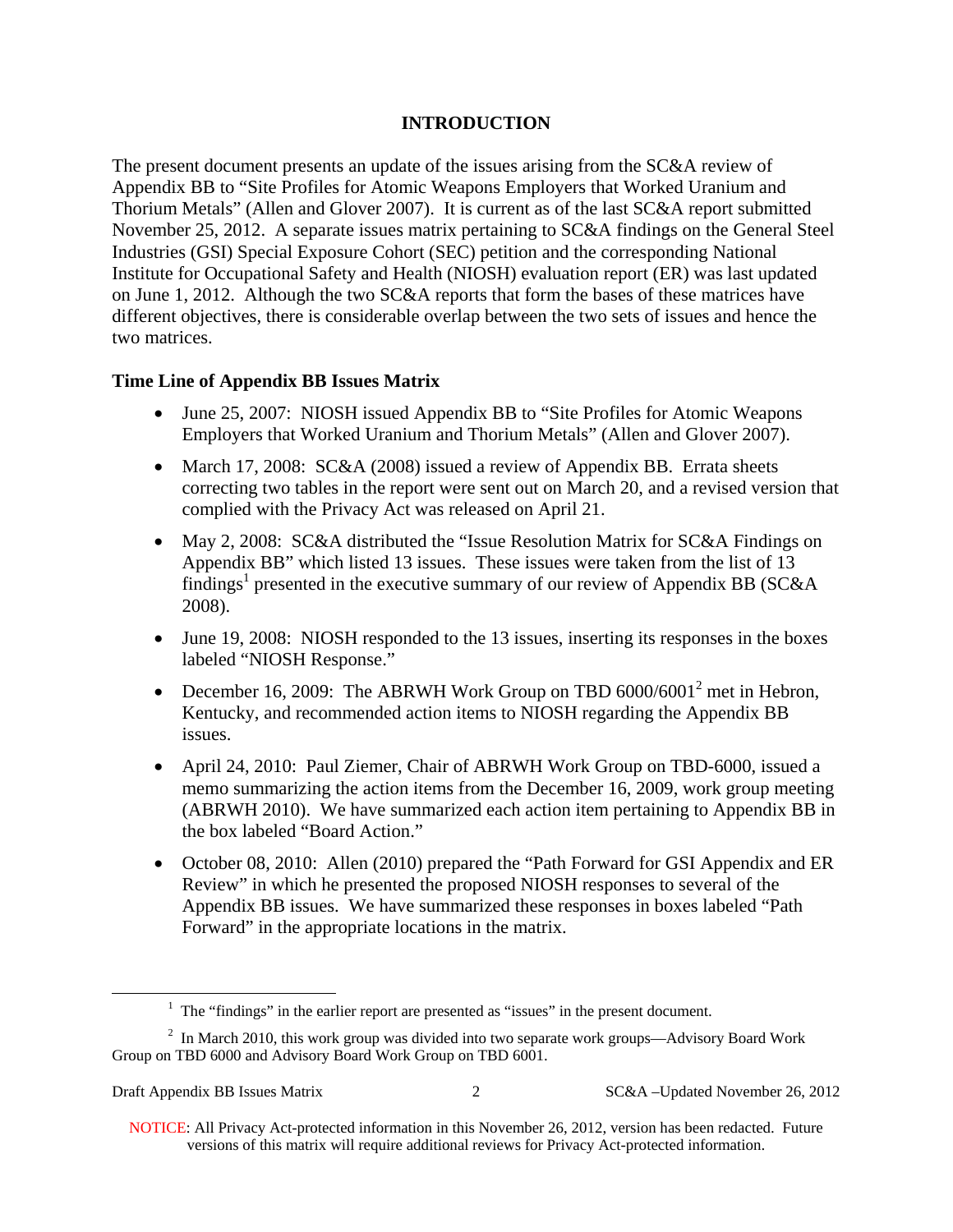- October 12, 2010: The Work Group on TBD-6000 met in Hebron, Kentucky. The work group asked SC&A to update both the Appendix BB and the GSI SEC issues matrices to reflect work group recommendations and the NIOSH responses in the "Path Forward."
- July 25, 2011: SC&A updated the the Appendix BB issues matrix, appending an observation or reply to each relevant issue in the appropriate location in the matrix. We also listed the current status of each issue.
- August 10, 2011: Allen (2011b) prepared "Battelle-TBD-6000 Appendix BB General Steel Industries: Dose Estimates for Portable Radiography Sources."
- September 15, 2011: Anigstein (2011a) prepared "Review of NIOSH Report on Portable Radiography Sources at GSI—August 2011."
- September 17, 2011: SC&A updated the SEC issues matrix, incorporating our review of Allen 2011b.
- September 20, 2011: The Work Group on TBD-6000, meeting in Hebron, Kentucky, tasked SC&A with interviewing two former GSI workers and a former GSI contractor.
- October 4, 2011: Macievic (2011) prepared a report entitled "Evaluation of the Response of Film Badges to High Energy Photons."
- October 20, 2011: Anigstein (2011b) prepared a white paper: "Update on the Use of Sealed Radioactive Sources at General Steel Industries."
- October 28, 2011: Anigstein et al. (2011) issued a memo reviewing Macievic 2011.
- January 13, 2012: Allen (2012a) prepared "Battelle-TBD-6000 Appendix BB General Steel Industries: Dose Estimates for Betatron Operations."
- March 12, 2012: Anigstein and Olsher (2012) prepared "Response to 'Battelle-TBD-6000 Appendix BB General Steel Industries: Dose Estimates for Betatron Operations'."
- March 15, 2012: The Work Group on TBD-6000 met in Hebron, Kentucky. The work group asked SC&A to update the SEC issues matrix to reflect Allen 2012a, Anigstein and Olsher 2012, and discussions of these reports at the meeting.
- March 22, 2012: SC&A updated the SEC issues matrix, incorporating all developments since September 15, 2011.
- March 23, 2012: Allen (2012b) prepared "Battelle-TBD-6000 Appendix BB General Steel Industries: Addendum to Dose Estimates for Betatron Operations White Paper."
- March 25, 2012: Anigstein and Mauro (2012a) issued a memo to the work group entitled "Review of 'Addendum to Dose Estimates for Betatron Operations White Paper'."
- March 28, 2012: The Work Group on TBD-6000 met in Hebron, Kentucky and took two votes on recommendations to the full board regarding the SEC petition for various

Draft Appendix BB Issues Matrix

3 SC&A –Updated November 26, 2012

 NOTICE: All Privacy Act-protected information in this November 26, 2012, version has been redacted. Future versions of this matrix will require additional reviews for Privacy Act-protected information.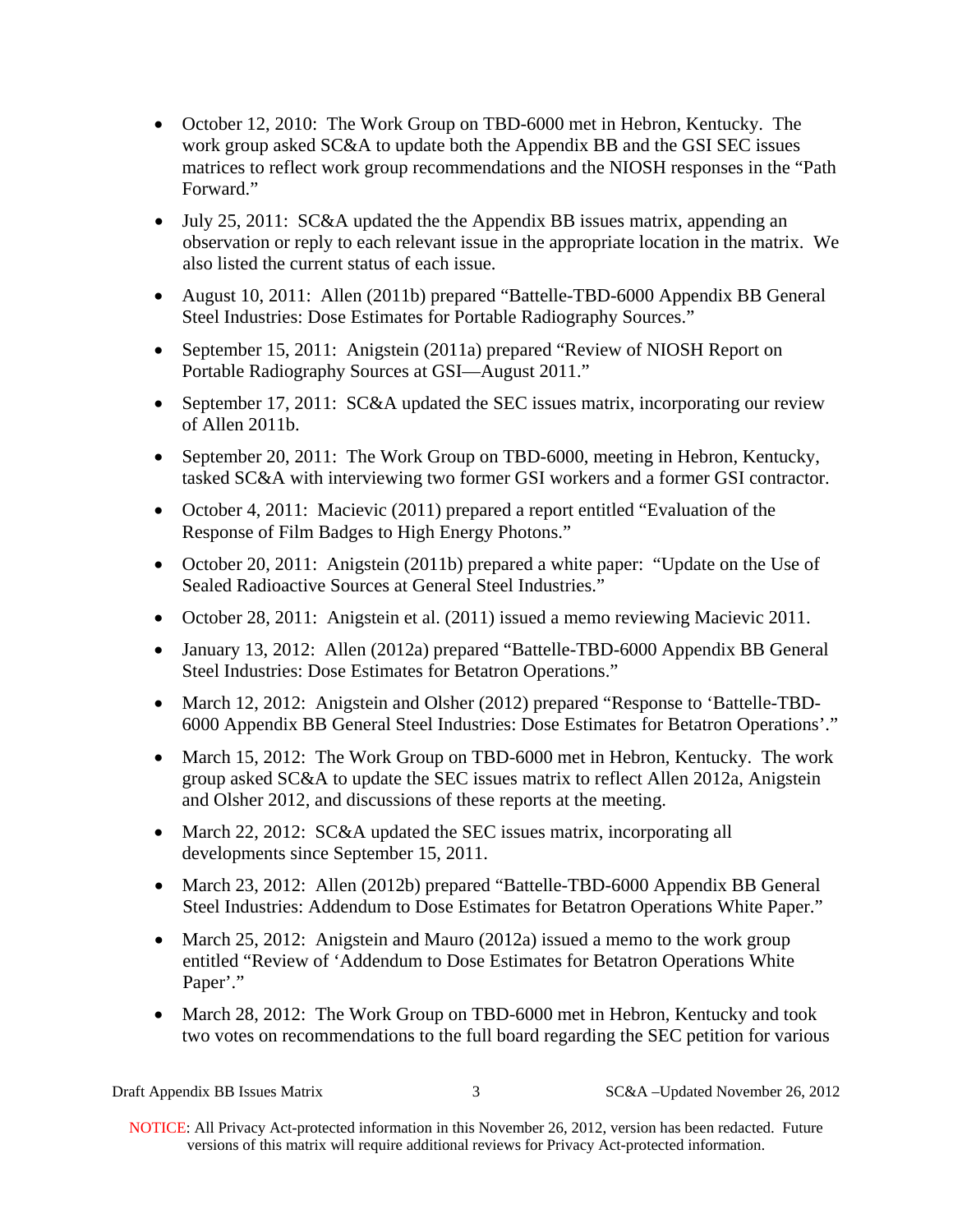periods. The work group also voted to transfer a number of issues from the SEC issues matrix to the Appendix BB matrix.

- May 30, 2012: Anigstein and Mauro (2012b) issued a memo to the work group updating SC&A's review of occupational internal dose at GSI.
- June 1, 2012: SC&A updated the SEC issues matrix, incorporating all developments since March 22, 2012.
- June 8, 2012: Allen (2012c) responded to Anigstein and Mauro (2012b).
- June 11, 2012: Anigstein and Mauro (2012c) issued a memo to the work group, replying to Allen (2012c).
- June 14, 2012. The Work Group on TBD-6000 held a teleconference meeting, during which a work group member questioned the use of surrogate data from TBD-6000 (Allen 2011a) to characterize the airborne uranium concentrations at GSI. The work group voted not to recommend action on the GSI SEC petition to the full board, pending resolution of the surrogate data issue.
- June 20, 2012. The ABRWH, at its meeting in Santa Fe, NM, tasked SC&A with reviewing the use of Allen's (2011a) surrogate data to characterize the airborne uranium concentrations during uranium handling operations at GSI.
- July 16, 2012. Anigstein (2012) transmitted a report reviewing the use of Allen's (2011a) surrogate data to characterize the airborne uranium concentrations during uranium handling operations at GSI.
- July 25, 2012. Anigstein et al. (2012a) transmitted a memo suggesting an alternative model for the calculation of uranium intakes at GSI.
- July 28, 2012: SC&A updated the matrix, including all developments up to the current date.
- August 28, 2012. The Work Group on TBD-6000 met in Hebron, Kentucky, and discussed the use of various surrogate data to characterize the airborne uranium concentrations during uranium handling operations at GSI. The work group also confirmed the closure of all remaining issues in the SEC issues matrix and/or their transfer to the present matrix.
- September 19, 2012. At the ABRWH meeting in Denver, Paul Ziemer, chairman of the Work Group on TBD-6000, presented a summary of the August 28 work group meeting, followed by Dave Allen of DCAS, who presented a summary of his recent report on the use of surrogate data for GSI uranium dust concentrations (Allen 2012d).
- November 6, 2012: Allen (2012e) compiled a list of 37 additional measurements of airborne uranium activity concentrations and evaluated their use as surrogates for GSI uranium dust concentrations.

4 SC&A –Updated November 26, 2012

 NOTICE: All Privacy Act-protected information in this November 26, 2012, version has been redacted. Future versions of this matrix will require additional reviews for Privacy Act-protected information.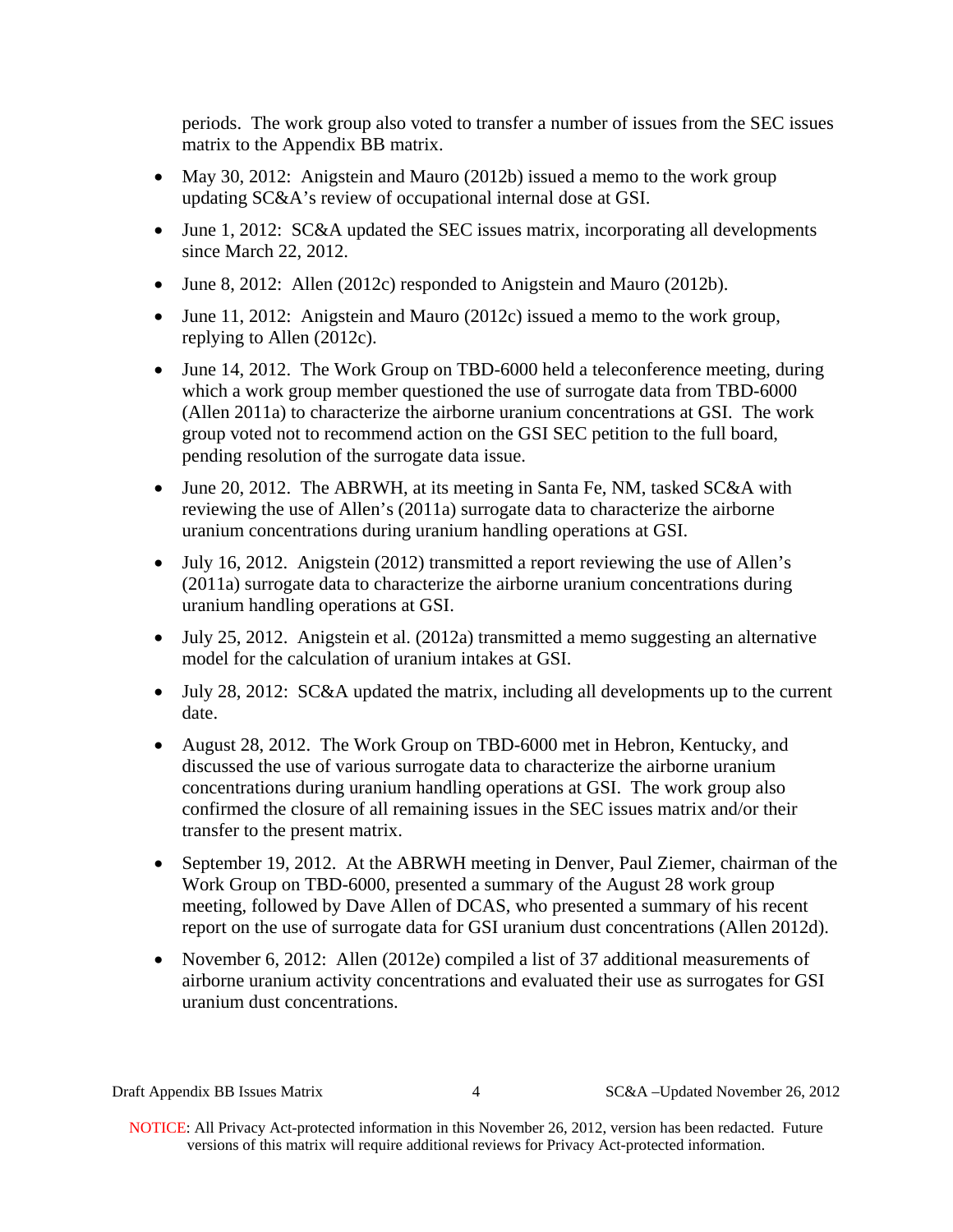- November 25, 2012: Anigstein et al. (2012b) independently analyzed Allen's (2012e) new surrogate data.
- November 26, 2012: SC&A updated the matrix, transferring issues from the SEC issues matrix, as instructed by the Work Group on TBD-6000.

## **Status Summary**

- Issue 1 (data sources): *Open.*
- Issue 2 (period of covered employment): *Open.*
- Issue 3 (betatron beam intensity): SC&A recommends that this issue be *Closed*.
- Issue 4 (underestimate of stray betatron radiation): *Open.*
- Issue 5 (other radiography sources): *Open.*
- Issue 6 (skin dose) : *Open.*
- Issue 7 (residual radiation from betatron apparatus): SC&A recommends that this issue be *Closed*.
- Issue 8 (work hours): *Closed* —Dr. Ziemer noted that the Work Group, NIOSH, and SC&A are in agreement.
- Issue 9 (work practices): SC&A recommends that this issue be *Closed*.
- Issue 10 (dose rates from uranium): *Open*.
- Issue 11 (doses to other workers): *Open*.
- Issue 12 (surface contamination and resuspension): *Open*.
- Issue 13 (incorrect units): *In Progress*, pending completion of revised Appendix BB.

## **Level of Importance**

We have assigned four levels of importance to these issues, which we define in the following manner:

- **High**: Capable of having a significant impact on individual dose reconstructions and hence on the probability of causation (POC) for the claimants.
- **Medium**: Could alter the POC for some individuals.
- **Low:** Recommended technical improvements in the accuracy of dose reconstructions, but unlikely to have major impacts in most cases.
- N/A: Not applicable because issue was closed by action of the Work Group or SC&A recommends that the issue be closed.

We have assigned the following levels of importance to these issues:

| Draft Appendix BB Issues Matrix |  | SC&A –Updated November 26, 2012 |
|---------------------------------|--|---------------------------------|
|---------------------------------|--|---------------------------------|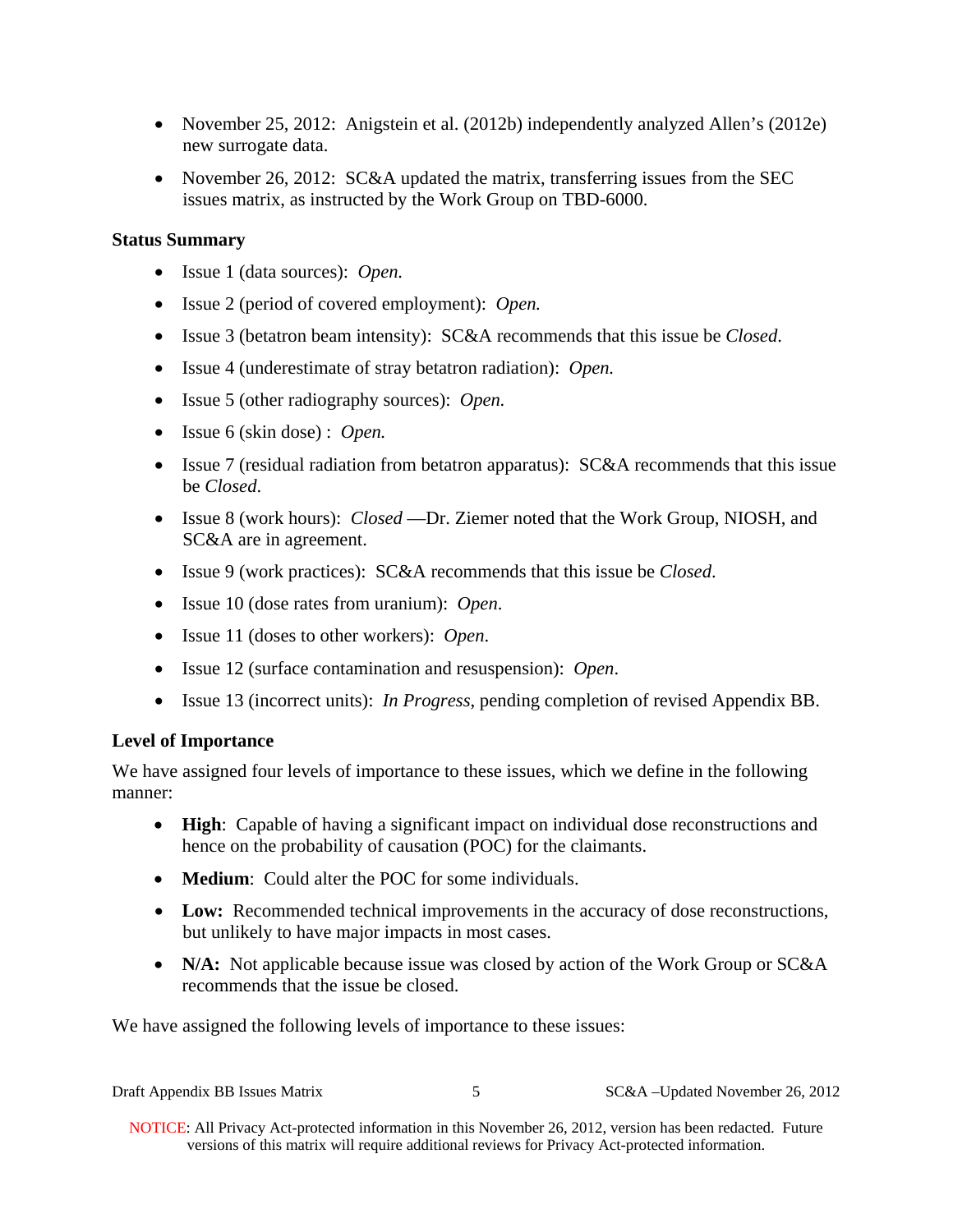- Issues 1, 4–6, and 11–12: *High*
- Issues 2 and 10: *Medium*
- Issue 13 (use of correct and consistent units of dose and exposure): *Low*
- Issues 3 and 7–9: *N/A*

Draft Appendix BB Issues Matrix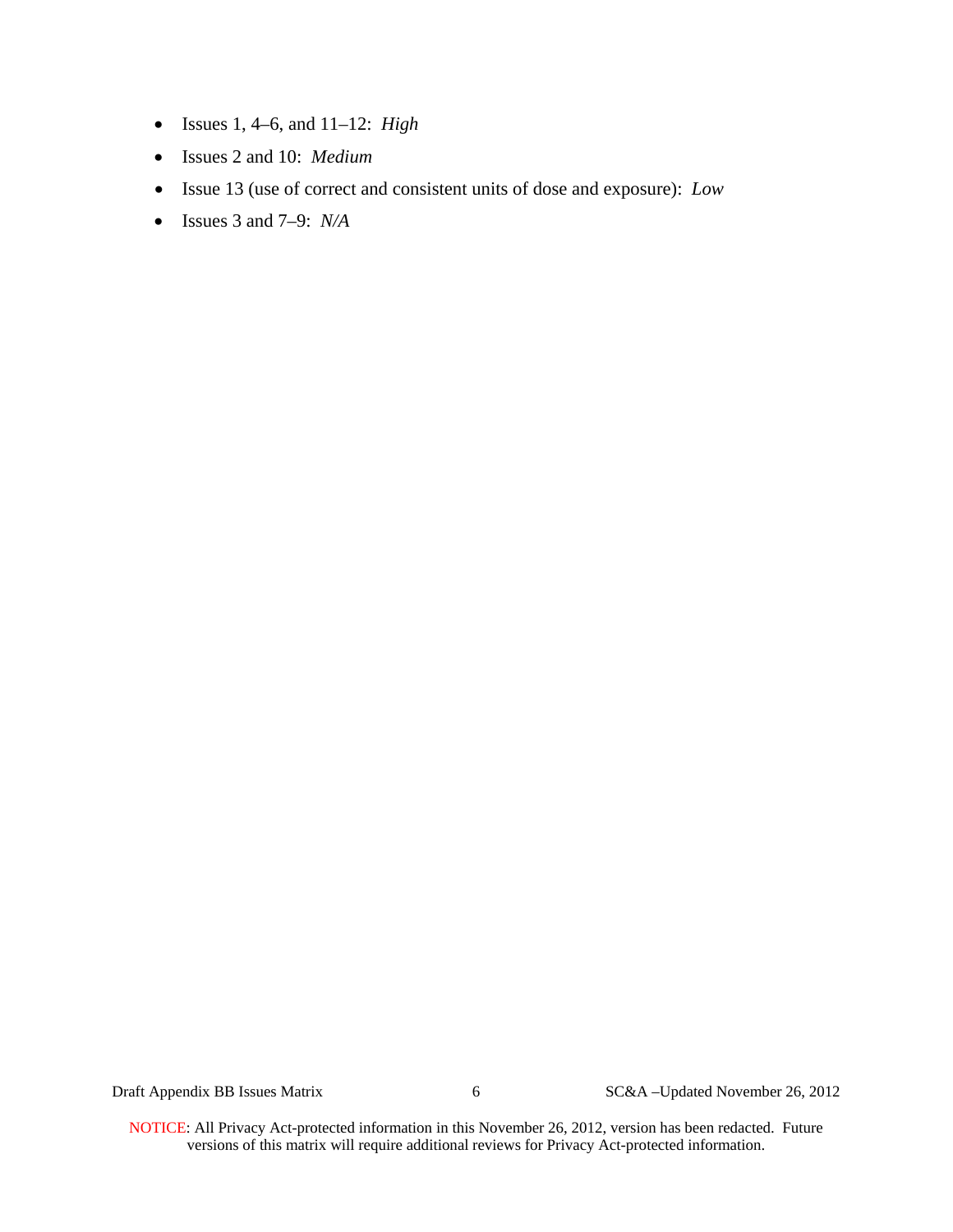## **Issue Resolution Matrix for SC&A Findings on Appendix BB to TBD-6000**

## **Issue 1: Completeness of Data Sources**

**SC&A Finding**: The authors of Appendix BB have not utilized some key information on the GSI Granite City site. For example, they failed to note the presence of two betatrons, housed in two different buildings, as indicated in the reports by Murray and Uziel (1992), and Murray and Brown (1994), and as was brought out at the General Steel Industries Worker Outreach Meeting on August 21, 2006. Other examples of incomplete utilization of available data are presented in the context of other findings discussed below.

**NIOSH Response** (6/19/08): The information was used in the preparation of the appendix though it was admittedly not well documented. The presence of a second betatron likely would not change the modeled exposure (since a worker could be in proximity to only one at a time), but information that has been refined since the earliest discussions might affect the modeled dose. However, NIOSH has obtained film badge results for the betatron operators and is in the process of comparing this data to the modeled doses.

**Board Action (**12/16/09): Discussed at meeting of the Work Group on TBD-6000/6001.

Action items: (4/24/10) (ABRWH 2010):

- Concerning Landauer report on Picker X Ray film badge records, NIOSH is still awaiting a report back from Landauer. (*Reference: p. 125 of the 12/[16]/09 transcript*.)
- NIOSH is to evaluate new source term information (that had been identified by the petitioner) to determine if Appendix BB needs to be updated/revised. (*Reference: p. 125 of the 12/[16]/09 transcript.)*

**SC&A Observations** (7/23/11): During a telephone conversation with Robert Anigstein (SC&A), the late former betatron hypothesized that since GSI purchased x-ray film from Picker, they might have obtained their film badges from that company before switching to Landauer in November 1963. This hypothesis was buttressed by our learning that Picker had, in fact, offered film badge dosimetry services, and that there were currently one or more file cabinets labeled "Picker" at Landauer. However, the Atomic Energy Commission (AEC) licensing records indicate that film badges during 1962–1963 were provided by the Nuclear Consultants Corporation (no longer in business).

7/28/12**:** NIOSH should take note of information about external exposures prior to the Landauer film badge program that started in November 1963. Specific data include the exposure records for that, together with information obtained by SC&A in interviewing Mr. demonstrate that there was a film badge monitoring program as far back as 1957. Additional information is the report to AEC that AEC external exposure limits were never exceeded from 1953 onward.

In calculating internal exposures from intakes of uranium, NIOSH should take note of the contamination survey of the Old Betatron Building prior to the cleanup under FUSRAP in June 1993.

**Board Action** (8/28/12): During the meeting of the Work Group on TBD-6000, an advocate for the GSI workers, participating by telephone, reported that aggressive cleanups of the Old Betatron Building were performed after the shutdown of the facility. The work group decided that, in light of the advocate's report, the 1993 FUSRAP data cannot be used to back-calculate uranium deposition during the operational period.

**Status** (11/26/12)**: Open.** 

Draft Appendix BB Issues Matrix

7 SC&A –Updated November 26, 2012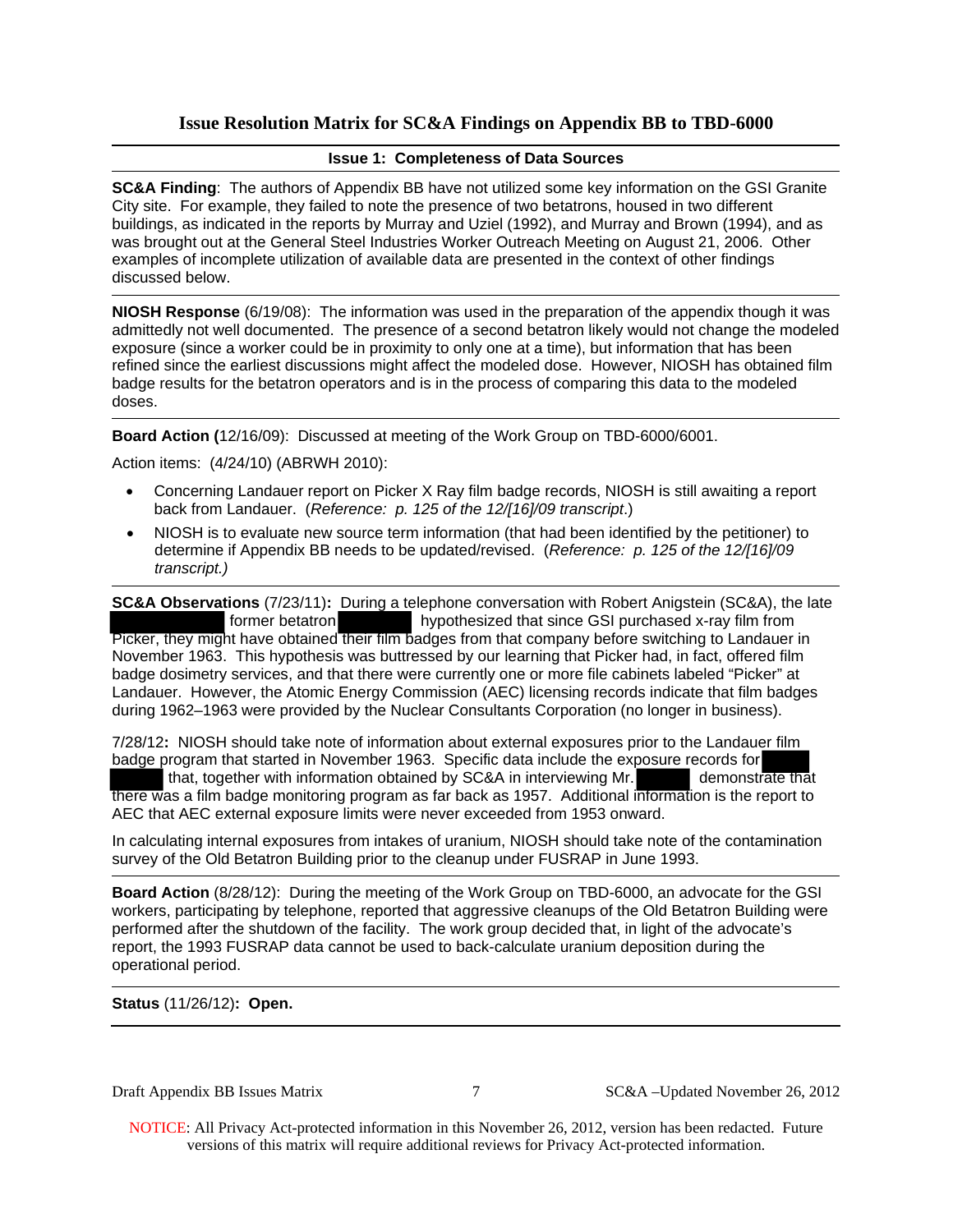## **Issue 2: Period of Covered Employment**

**SC&A Finding**: Appendix BB states that the covered activities took place in 1953–1966. It is plausible and claimant favorable to assume that this work began in 1952. We base this assumption on Atomic Energy Commission "Correspondence Reference Form," with a hand-corrected date of December 5, 1952, that has a summary titled, "Regarding ingots of uranium metal furnished to General Steel Castings Co. for betatron testing." Since the Army installed the first betatron in Granite City in January 1952, an event that was reported in a local newspaper, it seems likely that Mallinckrodt would have taken advantage of this facility at an early date.

**NIOSH Response** (6/19/08): NIOSH uses the official covered period established by the Department of Labor, and does not have the authority to amend that covered period. It is our understanding that this information was available at the time the period was established for GSI however, we will forward the information to the DOL for their consideration.

**Board Action** (12/16/09: Discussed at meeting of the Work Group on TBD-6000/6001.

Action item (4/24/10) (ABRWH 2010):

 NIOSH to confirm that DOL received information concerning a possible start date for the covered period (1952 rather than 1953). *(Reference: p. [151] of the 12/[16]/09 transcript*.)

**SC&A Reply** (7/23/11): We have not seen any further communication regarding receipt by DOL of information from NIOSH. We have since found an announcement by the U.S. Army on January 13, 1952, regarding the installation of a betatron at GSI in Granite City, Illinois, reported in the New York Times on the following day. The assumed 1953 starting date is based on a single AEC memo, which is cited by DOE in qualifying the site for inclusion in FUSRAP. DOE would have had no incentive to determine if the starting date could have been 1952, since that would not have affected the eligibility of the site for FUSRAP. DOL should be informed that it is at least equally likely that AEC started utilizing the GSI betatron in 1952 as in 1953.

**Conclusion**: An additional year of covered employment may affect the POC for some claimants.

**Status** (11/26/12)**: Open.** 

## **Issue 3: Underestimate of Betatron Beam Intensity**

**SC&A Finding**: The authors assume a betatron beam intensity of 100 R/min (without the aluminum beam-flattening compensator) at a distance of 3 ft from the target. They cite an interview with Jack Schuetz as the source of information that the betatron beam had a "design maximum" output of 100 R/min. This value is inconsistent with the material furnished by Schuetz (2007), which lists outputs of up to 282 R/min. It is also inconsistent with the Allis-Chalmers acceptance criteria for the betatron tubes, which required a minimum output of 220 R/min at 25 MeV. We find that assigning an uncompensated intensity of 250 R/min at 3 ft is reasonable and claimant favorable.

**NIOSH Response** (6/19/08): To be clear, Mr. Schuetz indicated

*"Tubes manufactured in the early 1950s produced outputs between 125-150 R/M, the 1960s between 200-275 R/M and by the late 1970s, between 300-375 R/M @ 25 Mv. These levels were only obtainable in my laboratory machine with varying percent reductions depending on individual field locations and whether in-house maintenance personnel or my trained service engineers installed the tubes."*

Mr. Schuetz then went on to list the last 7 tubes purchased by GSI in a table. The shipping dates ranged from 12-29-1969 to 5-31-1973. The output at 25 Mv ranged from 260 to 282. At the 8/11/2006 worker

8 SC&A –Updated November 26, 2012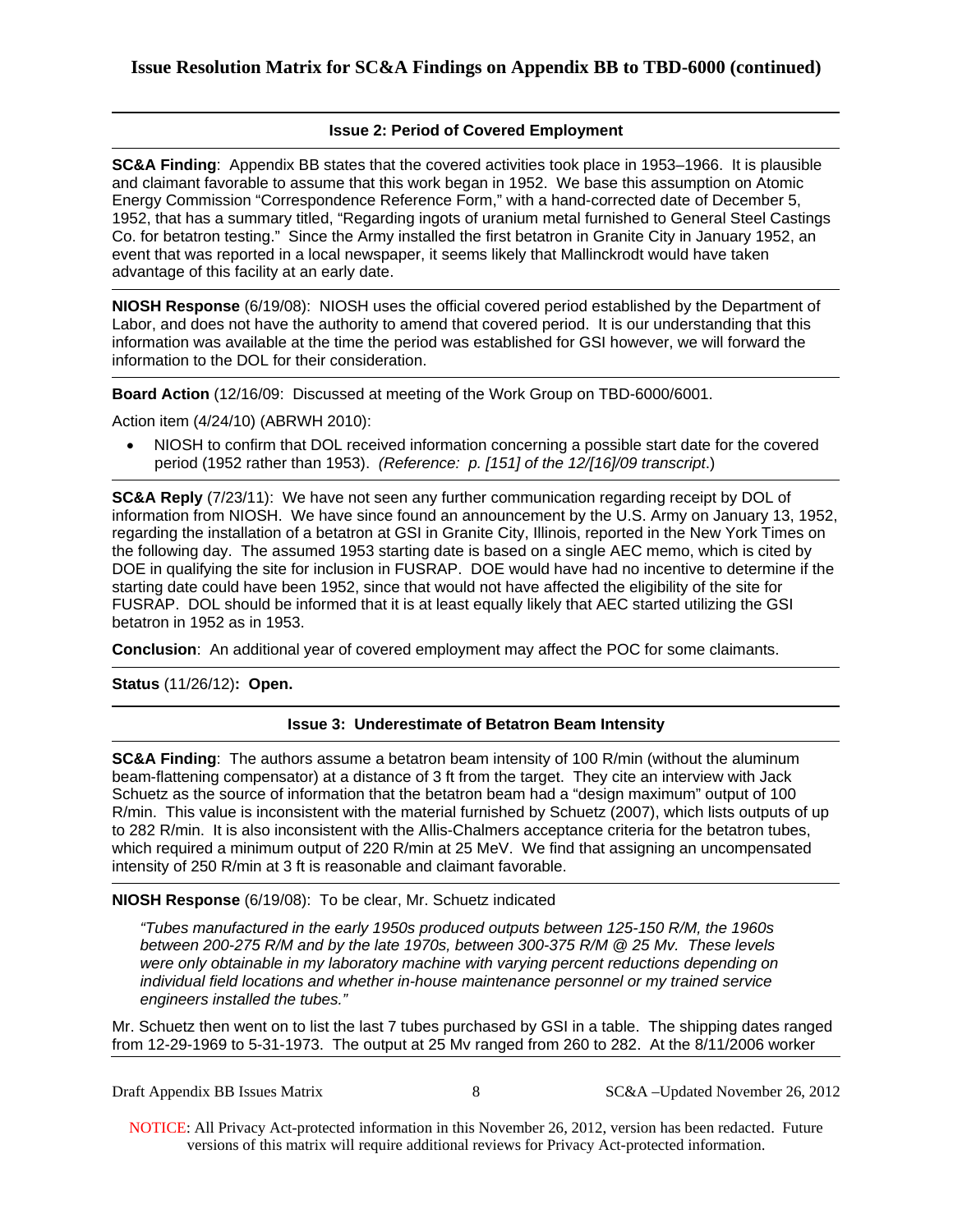## **Issue Resolution Matrix for SC&A Findings on Appendix BB to TBD-6000 (continued)**

outreach meeting, operators recalled values of 100 R/M from the old betatron and 250 R/M from the new betatron. Based on worker accounts, NIOSH concluded that the old betatron, which dated from the early 1950's could only develop 100 R/m in use at GSI, while the new betatron could develop 250 R/m. This information, along with other refined information and possible issues with uranium [activation], could affect the modeled dose, but NIOSH has obtained film badge results for the betatron operators and is in the process of comparing this data to the modeled doses.

However, as indicated in the SC&A review, NIOSH has obtained film badge results for betatron operators. We are in the process of comparing this data to the modeled estimates provided by both the appendix and SC&A.

**Path Forward** (10/08/10) (Allen 2010): NIOSH proposes using a value of 100 R/min for the old betatron machine and 250 R/min for the new betatron machine. This is in keeping with recollections of former GSI radiographers that indicate the old betatron had a lower output.

**Board Action** (10/12/10): Paul Ziemer, Chair of TBD-6000 Work Group, confirmed that NIOSH and SC&A agreed that the unmodulated output of the new betatron should be modeled as 250 R/min at 3 ft from the internal betatron target, which is reduced to approximately 160 by the aluminum beam-flattening compensator. It was also agreed that the output of the old betatron should be modeled as 100 R/min, with the compensator in place.

**New Betatron Model** (1/13/12 and 3/23/12): Allen (2012a and 2012b) updated the NIOSH betatron model, which utilized the higher output of the 25-MeV betatron as the limiting case for both the new and the old betatrons.

**Status** (11/26/12)**:** SC&A recommends that this issue be closed.

#### **Issue 4: Underestimate of Stray Radiation from Betatron**

**SC&A Finding**: Appendix BB understates the stray radiation during the operation of the betatrons. Our calculations show higher dose rates in the control rooms than the 0.72 mrem/h cited in the Appendix. We calculated effective dose rates of 208 mrem/h on the roof, which was occasionally occupied by maintenance workers, 22 mrem/h in a restroom, and up to 51 mrem/h in other areas accessible to workers while the betatron was in operation. The Appendix ignores neutrons generated in the betatron target, which make a minor but potentially significant contribution to the effective doses.

**NIOSH Response** (6/19/08): As indicated in the SC&A review, NIOSH has obtained film badge results for betatron operators. We are in the process of comparing this data to the modeled estimates provided by both the appendix and SC&A. The data includes an area dosimeter from the Betatron control room.

#### **Path Forward** (10/08/10) (Allen 2010):

New Betatron Building:

- duration of exposure, time between exposures, etc.); Develop exposure scenarios for betatron x-ray examination, "shooting scenarios" (shooting angle,
- (working on the roof, occupying the rest room, etc.); Develop scenarios for potential worker exposures during betatron operations "worker scenarios"
- Develop a model of the betatron building using new dimension information and "calibrate" the model using the 80 Ci Co-60 source survey;

Draft Appendix BB Issues Matrix

9 SC&A –Updated November 26, 2012

 NOTICE: All Privacy Act-protected information in this November 26, 2012, version has been redacted. Future versions of this matrix will require additional reviews for Privacy Act-protected information.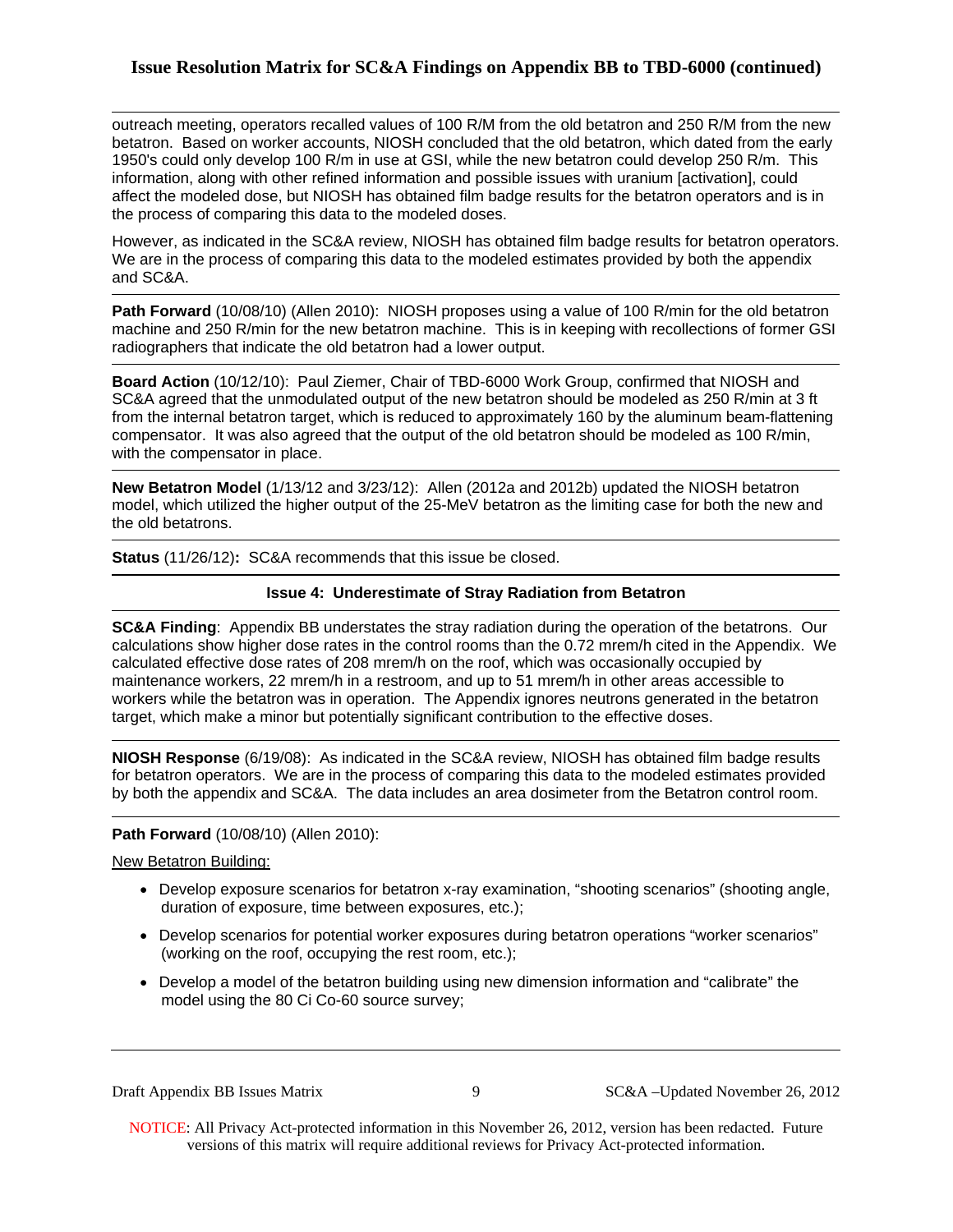- Determine dose rate at various locations associated with "worker exposure scenarios" from each of the "shooting scenarios" and include the betatron control room as one location; and,
- room. Combine dose rates from various combinations of "shooting scenarios" into realistic combinations consistent with a heavy utilization but not to exceed 10 mrem per 168 hours in the betatron control

## Old Betatron Building:

 Similar path forward for the Old Betatron except "worker exposure scenarios" change and there is no "calibration" survey.

**SC&A Reply** (7/23/11)**:** Before assuming that the dose inside the betatron control room did not exceed 10 mrem per 168 hours, NIOSH needs to establish the following:

- Was film badge No. 001, called "BETATRON CTL," in fact kept in the betatron control room?
- Since there were two betatrons operating at the time, in two separate buildings, do we know which of the two control rooms housed this badge?

Absent any records or worker testimony, we do not agree that this is a correct, claimant-favorable assumption on which NIOSH should base its exposure model.

We also question the assumed MDL of 10 mrem, based on the following observations by Joseph Zlotnicki, CHP (former Landauer official, currently member of SC&A staff):

*Following is my opinion regarding the Landauer film dosimetry MDL for high energy photons. (>250 keV).* 

*While a film dosimeter can readily measure 10 mrem of low energy photons, it is a much more difficult task once the photon energy reaches a few hundred keV or above. The over-response of the film emulsion to x-rays around 40 keV by a factor of 30 was a blessing and a curse for film badge dosimetry and was one of the reasons that film has largely been replaced.* 

*It is very difficult to say what the MDL would be for high energy photons, but it almost certainly was higher than 10 mrem, even on a good day. Below are some of the factors that one would need to consider in deriving the MDL. Note that some items are systematic and some vary day to day and person to person:* 

- *Film type*
- *Base fog (age since manufacture and storage conditions)*
- *Processing*
- *Storage during the issuance period*
- *Background radiation levels*
- *Storage and handling of background, calibration and control film*
- *Densitometer calibration, sensitivity and step size per density unit*
- *Calibration methods, energy and lowest dose point*
- *Rounding and truncation preference*
- *Film holder design*
- *Wear location on body (backscatter)*

*As can be seen, there are numerous sources of variation. Based on my experience, a single click (i.e. the smallest quantum of dose) on a good densitometer would have been on the order of 15 mrem for high energy photons. Remember, the assigned dose is determined by subtracting two* 

10 SC&A –Updated November 26, 2012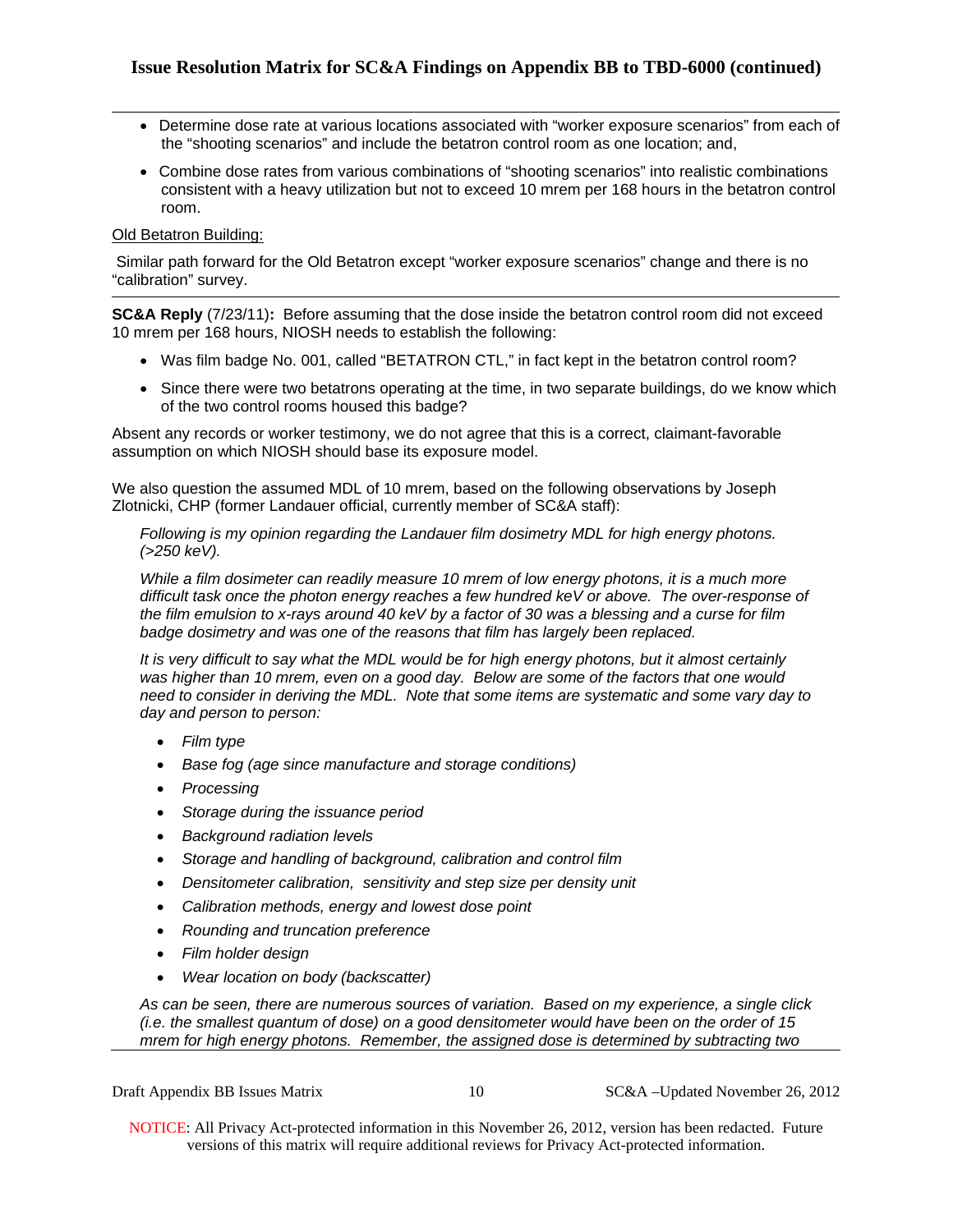*numbers that are derived from the density on the user film and the density on the background or "blank." The subtraction was probably done in terms of dose, not density, however. In other words, the density on the two films being compared was converted to dose and subtracted in the dose, not density, domain.* 

*Other film system reviews have recommended using 40 mrem as the MDL, including the National Research Council report on atmospheric testing and ORAU reports on DOE sites. This might be a little high for Landauer's system, but 20 mrem to 30 mrem might be a better choice than 10 mrem for high energy photons.* 

**NIOSH Response** (10/04/11): Macievic (2011) prepared a report entitled "Evaluation of the Response of Film Badges to High Energy Photons."

**SC&A Reply** (10/28/11): Anigstein et al. (2011) issued a memo reviewing Macievic 2011. We concluded that the Landauer film badge dosimetry reports for GSI during the 1963–1966 time period are comparable in accuracy to reports of other film dosimeters used at other facilities during that era, and are also comparable to current dosimetry practices.

**NIOSH Response** (1/13/12): Allen (2012a) assessed the exposures of the layout man working just outside the entrance to the New Betatron Building. The analysis utilized 15 betatron/object geometries, then selected two geometries that would result in a dose of 10 mrem/week at the assumed film badge rack location, assuming the use of a control badge.

**SC&A Reply** (3/12/12): Anigstein and Olsher (2012) observed that Allen (2012a) assumed a lead shield between the New Betatron Building and the No. 10 Finishing Building that might have not been present prior to 1968, the date of a GSI application to amend their AEC license to permit the use of an 80-Ci<sup>60</sup>Co source. We found that (1) the betatron radiographic geometries are unrealistic and not necessarily representative of GSI operations; (2) there is insufficient evidence for the assumption of a betatron control badge; (3) the location of the film badge storage rack was not consistent with worker testimony.

**NIOSH Response** (3/23/12): Allen (2012b) revised the previous analysis, removing the lead shield, but retaining a thick steel shield. He also moved the location of the film badge rack, but retained other aspects of the analysis.

**SC&A Reply** (3/25/12): Anigstein and Mauro (2012a) observed that the external exposures to photon, neutron, and beta radiation assigned by NIOSH to the layout man were 2- to 4-fold lower than the limiting exposures proposed by SC&A. We found that the revised NIOSH MCNPX model placed the film badge rack at a greater distance from the control room but separated by only an air-filled space, neglecting interior walls and intervening equipment. This would increase the exposure rate at the location of the rack and thus suppress the calculated exposures of the workers. We found a lack of realism in assigning doses to the layout man for 1953–1966 based on exposure to stray radiation from the new betatron, since this machine was first installed near the end of 1963.

## **Board Action** (3/28/12):

SEC Issue 2: Incomplete Monitoring of Workers: 1964–1966, was discussed at the meeting of the Work Group on TBD-6000 on March 28, 2012. Paul Ziemer, the work group chair, summarized SC&A's position as "[U]sing reasonable bounding claimant-favorable assumptions and the latest calculations tools, . . . it is possible to reconstruct doses for the period January '64 to '66." Following a suggestion by David Allen and James Neton of NIOSH, with Robert Anigstein of SC&A concurring, the work group voted that this issue should be transferred to the Appendix BB issues matrix. In conclusion, Dr. Ziemer observed: That doesn't preclude an SEC in the later years, depending on how this comes out.

Draft Appendix BB Issues Matrix

11 SC&A –Updated November 26, 2012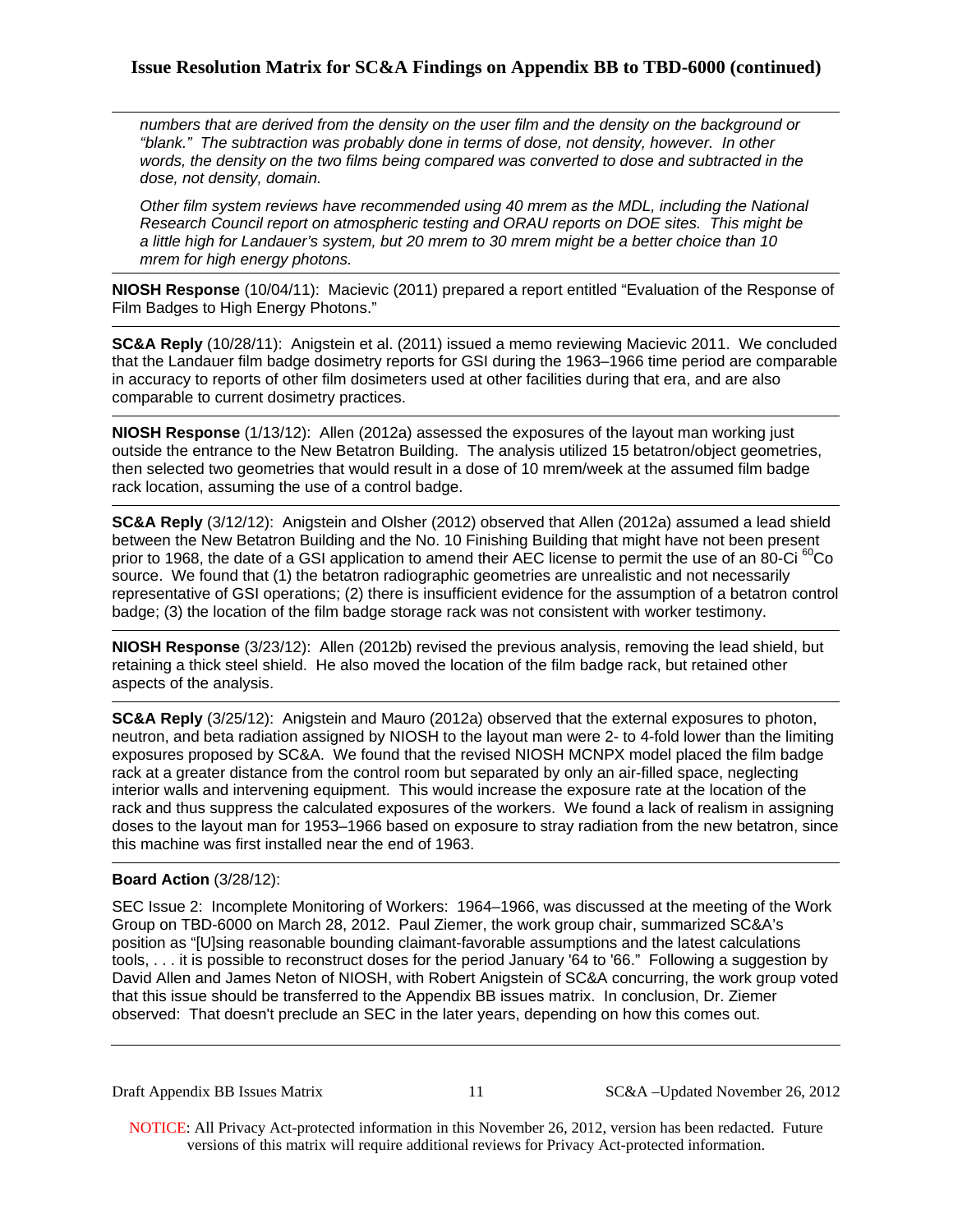SEC Issue 6: Underestimate of External Exposure of Unmonitored Workers–the work group agreed that this issue should be transferred to the Appendix BB issues matrix.

SEC Issue 8: Incomplete Model Used for Exposure Assessments––the work group agreed that this issue should be transferred to the Appendix BB issues matrix.

## **Status** (11/26/12)**: Open**

## **Issue 5: Failure to Assess Other Radiography Sources**

**SC&A Finding:** The authors acknowledge the use of other radiography sources, notably <sup>60</sup>Co, but dismiss the doses from these sources, stating that the doses from the betatron would be more limiting. As shown in our analysis, an 80-Ci <sup>60</sup>Co source produced a dose rate of up to 960 mrem/h on the roof of the New Betatron Building, and rates of 12–16 mrem/h in other locations outside the building. Furthermore, stray radiation from a 250-mCi<sup>60</sup>Co source that was used in a lightly shielded structure could have produced dose rates in accessible areas of 9–17 mrem/h.

These rates are one to three orders of magnitude higher than the stray radiation cited in the Appendix.

**NIOSH Response** (6/19/08): As indicated in the SC&A review, NIOSH has obtained film badge results for betatron operators. We are in the process of comparing this data to the modeled estimates provided by both the appendix and SC&A. The data includes operators that indicated they used the sources.

## **Path Forward** (10/08/10) (Allen 2010):

GSI Co-60 sources (1962 on)

- Develop worker exposure scenarios–both radiography room and open area radiography
- Radiographers reported to wear film badges when working with isotopes
- Divide film badge readings into normal and incident readings (assume over 100 mr in a week is an incident)
- Determine frequency and amount of incident exposures and distribution of remaining doses.
- Reconcile "normal" film badge readings with radiographer exposure scenarios
- Add incident exposure based on frequency and amount of incidents

## X-ray Machines

- X-ray machine usage described as being infrequent.
- Radiographers wore film badges during betatron operations and source operations (when film badges were issued). A natural assumption is that they would have worn them for x-ray machine operations as well.
- examined. It is not realistic to believe it would be routinely pointed at a nearby individual. • Photon beam from an x-ray machine is directional and pointed at a piece of equipment being
- steel. Compare dose rates to other sources to determine if further analysis is necessary.<br>Ra-226 sources • Develop model to determine exposure rate from machine photon leakage and backscatter from

SC&A presented a model for exposure from a 500-mg Ra-226 source using a fishing pole technique. In the model it is assumed the radiographer holds the source for the duration of the exposure. The technique is sometimes performed in that manner but cannot be performed for very long durations because variance in the position of the source will affect the clarity of the radiograph. Therefore, the technique requires the radiographer to hold the source very steady for the duration of the exposure. The

Draft Appendix BB Issues Matrix

12 SC&A –Updated November 26, 2012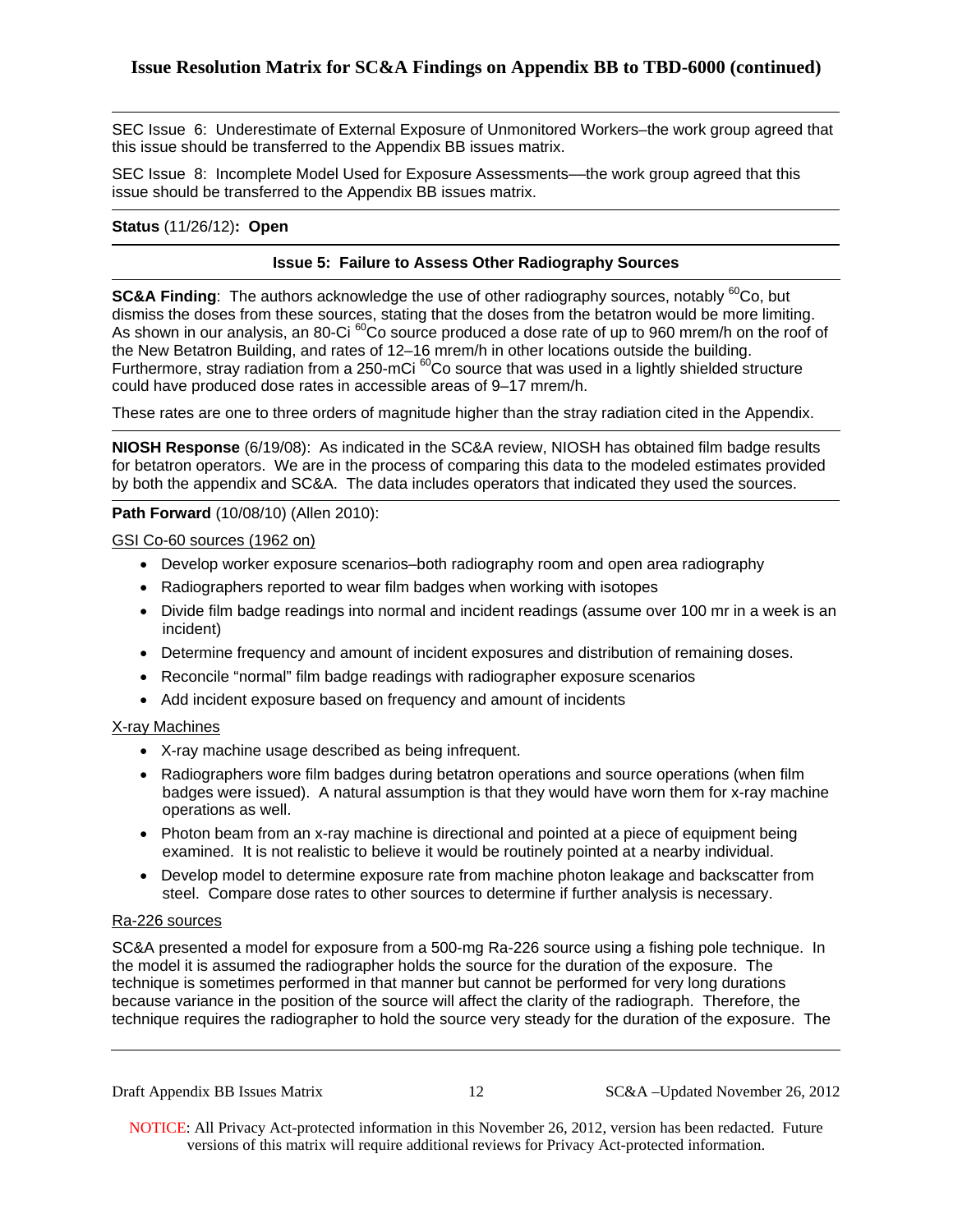fishing pole technique can also be used as a technique to move the source from the shielded container and placing it in a location for the x ray. In both cases, a one minute duration is not unrealistic.

A former GSI worker remembered seeing a pole he believed to be the fishing pole for radiography and estimated its length to be 12 feet. The purpose of the pole is to increase the distance between radiographer and source. The estimate of the source being 1 meter from the radiographer leaves nine feet remaining and defeats the purpose of using a pole. It is more realistic to believe the radiographer is in the middle of the length of pole or near the opposite end from the source. The middle of the pole would represent a six foot distance and the calculation performed by SC&A would change from 28 rem per year to approximately 7 rem per year. Also, the calculation assumes one person performs all the radiography at the site. It is likely that duties were shared and this dose can be at least divided by two to represent at least two radiographers.

## St. Louis Testing Sources

St. Louis Testing was contracted to perform some radiography at GSI. The individual that indicated he did this work discussed using a 10 curie Co-60 source outdoors to examine Westinghouse casings. He indicated the exposures took one week and a half a day (180 hours). He also indicated a boundary was delineated at the 2 mr/hr point and 2 radiographers kept the area under constant surveillance. Lastly, he indicated that 10 of these exposures were performed over a six month period. For a typical work week of 65 hours, a GSI employee would be on site for approximately 69.6 hours of each exposure. If at the radiography boundary the entire time, it would equal 139 mrem of dose per shot. Multiplying that by 10 shots equals 1.39 rem of dose over that six month period. The other radiography remembered by the St. Louis Testing employee was the use of a 50 curie Ir-192 source to perform some repair shots in the repair area. The individual indicated that the Ir-192 showed more detail than the betatron and implied this wasn't used a lot because it caused more castings to be rejected.

The 50 curie Ir-192 source would produce a dose rate approximately 1.8 times higher than a 10 curie Co-60 source reducing the duration of the exposure necessary to expose the film. Repair shots would concentrate on a particular area rather than the overall casting. This would allow the source to film distance to be reduced and further shorten the duration of the shot. Lastly, the St. Louis Testing employee implied few shots were performed with this source. Even though the source was stronger, the 2 mr/hr boundary would still be the standard used to delineate an area. Taken together, these pieces of information imply that number and duration of Ir-192 shots should be less than the Co-60 shots while the same 2 mr/hr boundary would be used. It should therefore be a bounding estimate to double the 1.39 rem estimate of the Co-60 source to account for dose from the Ir-192 source.

**SC&A Reply** (7/23/11): There are no data on radiation exposures from April 1962, when the two <sup>60</sup>Co sources were procured, until mid-November 1963, when the Landauer film badge monitoring began. Since the latter date coincides with the installation of the new betatron (transferred from the closed GSI facility in Eddystone, Pennsylvania), exposure conditions were most likely different during the Landauer period. For instance, the expanded use of the betatrons might have led to a *decrease* in the use of sealed sources and thus a lower frequency of incidents. Consequently, it would be inappropriate to apply a model based on the frequency of incidents during the Landauer period to an earlier time.

We agree that workers would not routinely be exposed to the direct beam from the x-ray machines. However, a former GSI betatron operator, reported at least one incident in which the x-ray machine was activated with workers in the room (Anigstein 2010b). Although he was one of the exposed individuals and, as a betatron operator, was presumably wearing his film badge, non-radiographers not wearing film badges could also have been accidentally exposed in this or other incidents of which neither NIOSH nor we have any knowledge.

Allen (2010) is incorrect in characterizing the calculation of exposures of radiographers from  $^{226}$ Ra sources, performed by SC&A (Anigstein 2010a), as a *model*. As stated in our report, "Although we cannot construct a plausible bounding exposure scenario for the exposure of a worker performing <sup>226</sup>Ra

13 SC&A –Updated November 26, 2012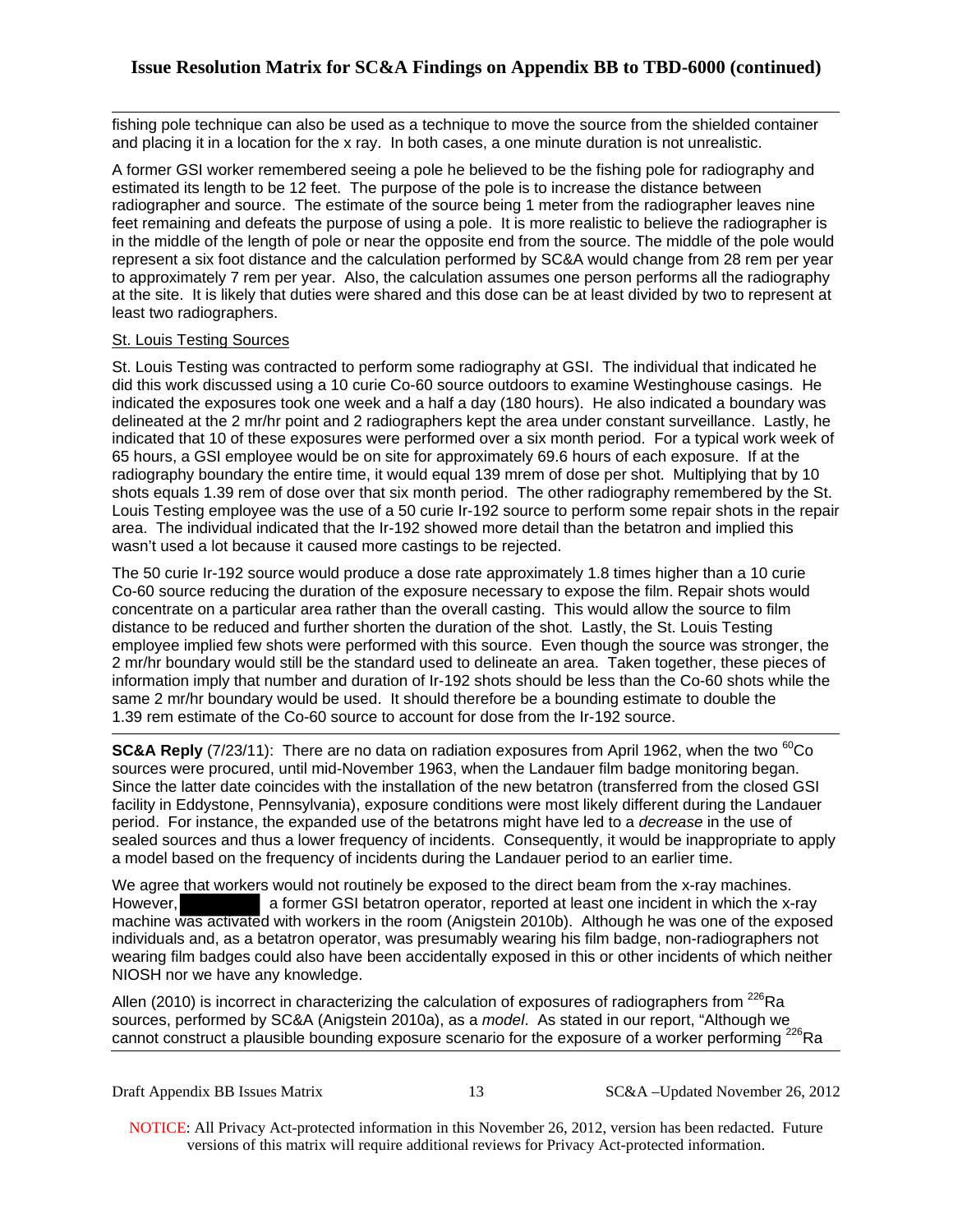## **Issue Resolution Matrix for SC&A Findings on Appendix BB to TBD-6000 (continued)**

radiography with the fishpole technique, we can perform a *sample calculation* [italics added] to indicate the potential exposure from such a source." We agree that one former worker recalled walking past the area used for the sealed-source radiography and seeing a pole leaning against the wall that he estimated to be 12-ft long, which he *assumed* was used in the fishpole technique. More reliable information was provided by , who performed such radiography. He stated that the pole was 4–6 ft long, and that the exposed source was 4–6 ft from his body (Anigstein 2010b). Mr. was interviewed after Anigstein (2010a) performed the sample calculation. Given the range of distances recalled by Mr. , we believe that a claimant-favorable distance would be 132 cm  $(122$  [= 4 ft] + 10 [distance from skin to center of torso $= 132$ ).

There is no basis for dividing the exposure among two radiographers. If 10 exposures were performed per shift, these could be accommodated by one worker using a single source if the average exposure was less than, say, 45 minutes. If the exposures were longer, the same worker could set up one exposure, then use the second radium source to set up another exposure in a different location. Distributing the work among two radiographers is not based on factual data and is not claimant favorable.

We do not agree with the estimated exposures of GSI workers from radiography performed by St. Louis Testing. As stated by Anigstein (2010a, PA-cleared version):

 *from the 260 and 280 mCi 60Co sources possessed by GSI. Mr. Sinn [of St. Louis Testing] later explained that he meant that there was one radiographer on each shift. . . With only one radiographer on duty, there would have thus been times when the area was unattended while he took necessary breaks. Some GSI workers could have intruded into the exclusion area and received exposures from these sources that were greater than those* 

**NIOSH Report** (8/10/11): Allen (2011b) calculated the radiation exposures of radiographers and nonradiographers to <sup>226</sup>Ra during 1953–1962. The assessment of doses to radiographers divided the radiography among two workers, and used the average distance and exposure duration cited by

, a GSI radiographer from that era. The resulting dose rate was 3,573 mrem/y. A maximum dose of 1,353 was assigned to nonradiographers. For 1962–1966, a maximum annual dose of 2,671 mrem/y was assigned to GSI radiographers, based on their working with St. Louis Testing at the GSI site; a maximum dose rate of 1,348 mrem/y—from the use of GSI-owned <sup>60</sup>Co sources—was assigned to nonradiographers during the same time period.

**SC&A Reply (**9/15/11): Anigstein (2011a) estimated the annual exposure of a radiographer positioning and removing <sup>226</sup>Ra sources before and after each radiographic exposure to be 9.39 R/y. The analysis assumed that the <sup>226</sup>Ra radiography would be performed by a single radiographer. The shortest distance to the source and the longest exposure duration, based on information from Mr. were used in the assessment. However, we had insufficient information to estimate the doses to the radiographer during the radiographic exposures, or to nonradiographers from the use of  $^{226}$ Ra sources. We estimated an exposure of 2.8 R/y of GSI radiographers to St. Louis Testing sources at the GSI site, which is numerically similar to Allen's (2011b) 2.67 rem/y. However, we did not agree with the lower dose of 1.35 rem/y Allen assigned to nonradiographers.

10/20/11: Anigstein (2011b) interviewed two former GSI workers and two former GSI contractors. Based on the information acquired from these interviews, we updated our assessments of exposures to portable radiation sources. We used three independent approaches to estimate exposures of radiographers to  $\frac{226}{8}Ra$  sources. First, we extrapolated the 4.5 years of dose records of Mr. who performed radiography only on weekends, to a full-time radiographer and derived annual doses of 9–20 rem/y, depending on how frequently and worked. Next, we performed an MCNP analysis of the had worked. Next, we performed an MCNP analysis of the exposures inside the radiographers' office in the radiographic facility in No. 6 Building and added the results to the previously estimated exposure from handing the source before and after radiography, obtaining a total exposure of 9.69 R/y. Finally, we noted the statement in the initial GSI application for an AEC license, that the applicable AEC dose limits during the previous 10 years were never exceeded.

Draft Appendix BB Issues Matrix

14 SC&A –Updated November 26, 2012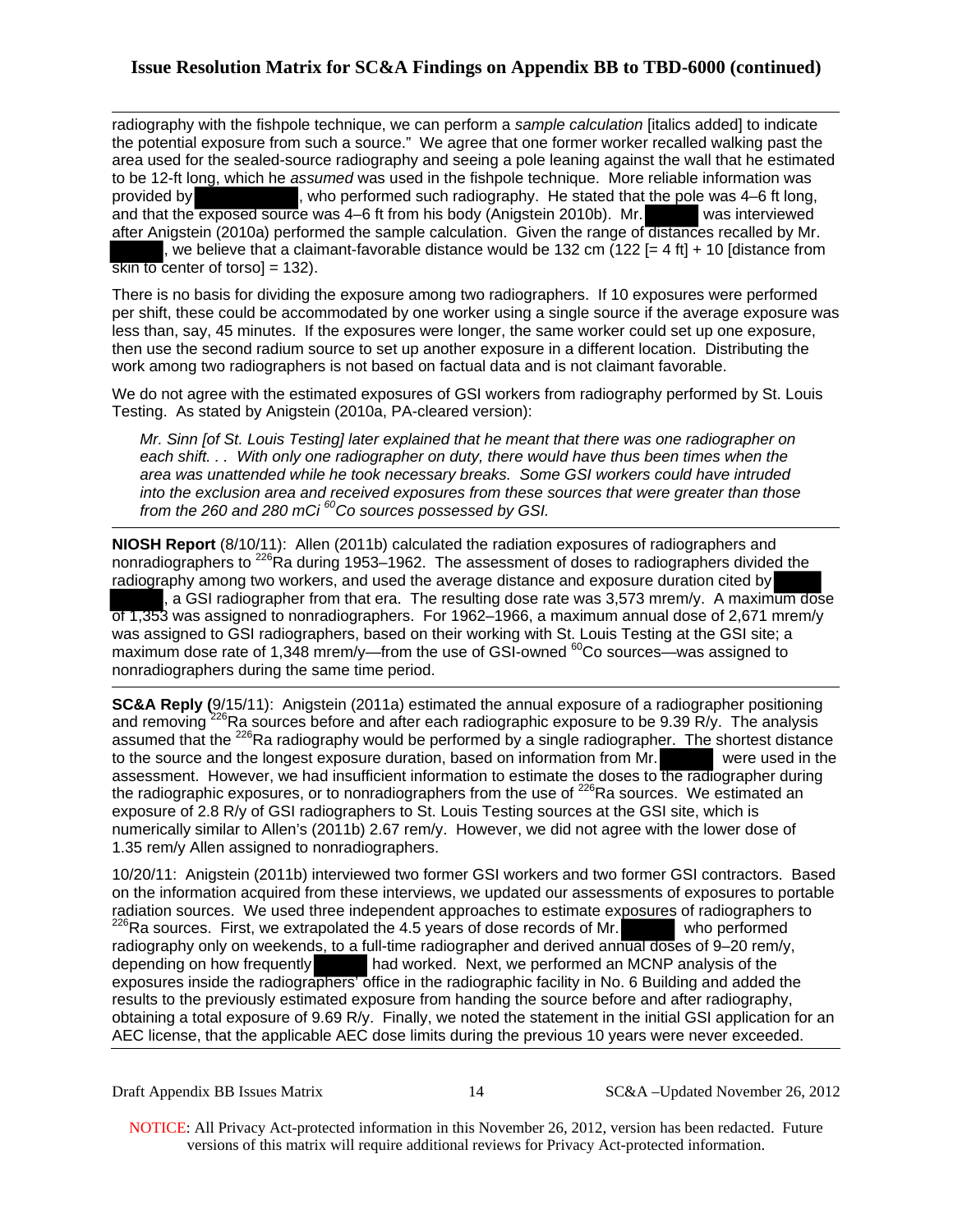## **Issue Resolution Matrix for SC&A Findings on Appendix BB to TBD-6000 (continued)**

These annual limits were 15 rem/y in 1953–54, and 12 rem/y after 1954. Since the AEC limits encompass or overlap the other two dose estimates, we recommend that these limits be used to bound the doses during these two respective time periods.

**Board Action** (3/28/12): SEC Issue 3: Lack of Documentation. At the meeting of the Work Group on TBD-6000 on March 28, 2012, the work group chair, Paul Ziemer, observed: "This has to do with the bounding in post-radium era. SC&A agrees with NIOSH that bounding can be done and recommend moving this to Appendix BB and closing." The work group voted that this issue should be closed and moved to the Appendix BB issues matrix.

**Status** (7/28/12)**: Open** 

## **Issue 6: Neglect of Skin Dose**

**SC&A Finding**: Appendix BB ignores the skin dose from beta radiation from activated steel. Our analysis yielded doses of about 2 rads/y to bare skin from beta radiation from irradiated steel.

**NIOSH Response** (6/19/08): As indicated in the SC&A review, NIOSH has obtained film badge results for betatron operators. We are in the process of comparing this data to the modeled estimates provided by both the appendix and SC&A. The modeled beta dose and photon dose are linked and so the beta dose can adjusted to the film badge data by using the model.

**SC&A Reply** (7/23/11): Although Allen (2010) discussed plans for modeling the activation of steel, the "Path Forward" does not mention calculation of skin dose.

**NIOSH Report** (1/13/12): Allen (2012a) listed the dose rates from natural uranium metal, which were taken from SC&A 2008, and which included the contribution of activation and fission products. He also calculated skin doses to the betatron operator and the layout worker from residual activity in HY-80 steel following betatron irradiation, using the results of earlier SC&A calculations.

**SC&A Reply** (3/12/12): Anigstein and Olsher (2012) recalculated the doses from irradiated uranium, using the current version of MCNPX—SC&A (2008) had utilized an earlier beta version (26e) released in November 2007. Our new analysis indicated a slight decrease in the beta dose; the results cited by Allen (2012a) are claimant favorable and in sufficiently close agreement with our later analysis. However, we found that Allen's use of our earlier calculations of residual nuclides in HY-80 steel markedly underestimate these activities and the resulting doses to the skin when compared to results obtained with the current MCNPX version 27e.

**Board Action** (3/28/12): SEC Issue 9: Underestimate of Beta Dose. At its meeting on March 28, 2012, the Work Group on TBD-6000 agreed that this issue should be transferred to the Appendix BB issues matrix.

#### **Status** (7/28/12)**: Open**

## **Issue 7: Underestimate of Exposure to Activated Betatron Apparatus**

**SC&A Finding**: Appendix BB assigns an initial exposure rate of the betatron operator of 15 mR/h from activation products in the betatron apparatus, based on a measurement reported by Schuetz (2007) at 6 ft (183 cm) from the betatron target. This exposure rate would apply only if the operator were located 6 ft from the betatron during the setup period. Such an assumption is inconsistent with the calculation of dose rates from the handling of irradiated steel or uranium, which assumes that the betatron operator spent one half of the setup time at a distance of 1 ft (30 cm) from the metal and the rest at 1 m.

Draft Appendix BB Issues Matrix

15 SC&A –Updated November 26, 2012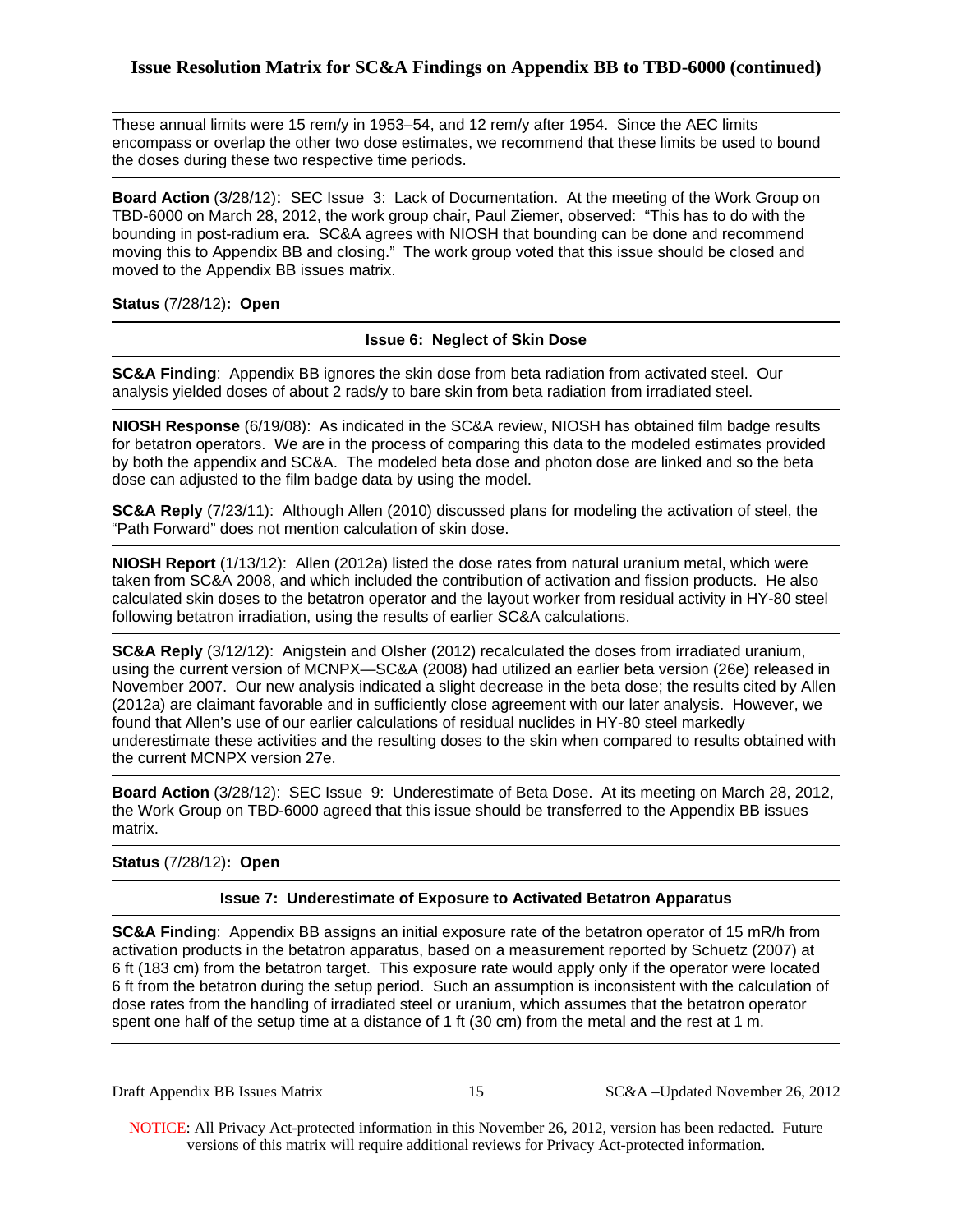Assuming, as we did, that his distance from the betatron target ranged uniformly between 3 and 6 ft (61– 183 cm) would double his exposure rate.

**NIOSH Response** (6/19/08): As indicated in the SC&A review, NIOSH has obtained film badge results for betatron operators. We are in the process of comparing this data to the modeled estimates provided by both the appendix and SC&A.

**Path Forward** (10/08/10) (Allen 2010): A former Allis-Chalmers employee indicated that the betatron machine exhibited residual radioactivity causing an exposure rate of about 15 mr/hr in front of the machine six feet from the target. He further indicated that dose rate diminished to near zero within 15 minutes and that identical measurement behind the machine showed 1% of the forward readings. To investigate the source of this exposure, activation of several components was explored, as well as the possibility of some residual current in the accelerator causing this effect. No viable explanation for this phenomenon has yet been discovered. However, the Allis-Chalmers employee did not state the conditions that were associated with these measurements. If little air movement occurred it could be possible that the 15 mr/hr exposure rate was caused by air activation. Under those conditions, the activated air would exhibit the highest concentration where the beam was exposing the air and low concentrations behind the machine. The half-life of N-13 is approximately 2 minutes while that of O-15 is approximately 10 minutes. This does not necessarily correlate well with the dose rate diminishing to zero within 15 minutes. However, considering that some air movement would dilute the concentration and lower the dose rate, it appears to be a possible explanation for this dose rate measurement.

Air activation would cause an external dose from the air, not the machine. Operators exposed to this would be exposed in an isotropic geometry. The 511 keV photon would be easily detectable by the film badges worn by the operators. Therefore, residual radiation coming from the machine will not be considered a source of radiation exposure for the radiographers. Instead, air activation will be considered in the scenarios.

the betatron after shutoff that was measured by Jack Schuetz when he was employed by Allis-Chalmers. **SC&A Reply** (7/23/11): We do not agree that air activation can account for the residual radiation from As was discussed by Robert Anigstein (SC&A) at the October 12, 2010, work group meeting, SC&A had calculated the exposure of the betatron operator from air activation, obtaining an estimated exposure of 6 µR per shift. It is not plausible that the 15 mR/h reported by Mr. Schuetz could be due to air activation.

We disagree with the decision, reported by Allen (2010), not to consider the residual radiation from the betatron as a source of exposure of the radiographers. We note that Mr. Schuetz's account is corroborated by the betatron instruction manual (Allis-Chalmers 1951), which warns users not to touch the betatron doughnut for at least 15 min after the machine is turned off, stating that the tube becomes "intensely radioactive" while generating x rays. Although our MCNPX analysis could not replicate this phenomenon, our simplified model of the betatron most likely did not include all materials in the doughnut tube nor did it include the magnets and surrounding structures. Thus, the analysis does not invalidate Schuetz's data.

The fact that elevated exposures were, for the most part, not found in the film badge dosimetry data also does not invalidate these observations. SC&A (2010) stated:

*The response of film badges worn by GSI workers was highly dependent on the energies and angles of incidence of the photon radiation. This issue assumes particular significance when the exposure is in the posteroanterior (PA) orientation, as was the case for at least part of the time that the betatron operator was setting up the exposure of a steel casting and was exposed to residual radiation from the betatron apparatus. He would have his back to the instrument when he was marking the casting, using the remote controls to adjust the position of the betatron, and measuring the distance to the casting. According to ICRP (1997, table A.22), the ratio between* 

Draft Appendix BB Issues Matrix

16 SC&A –Updated November 26, 2012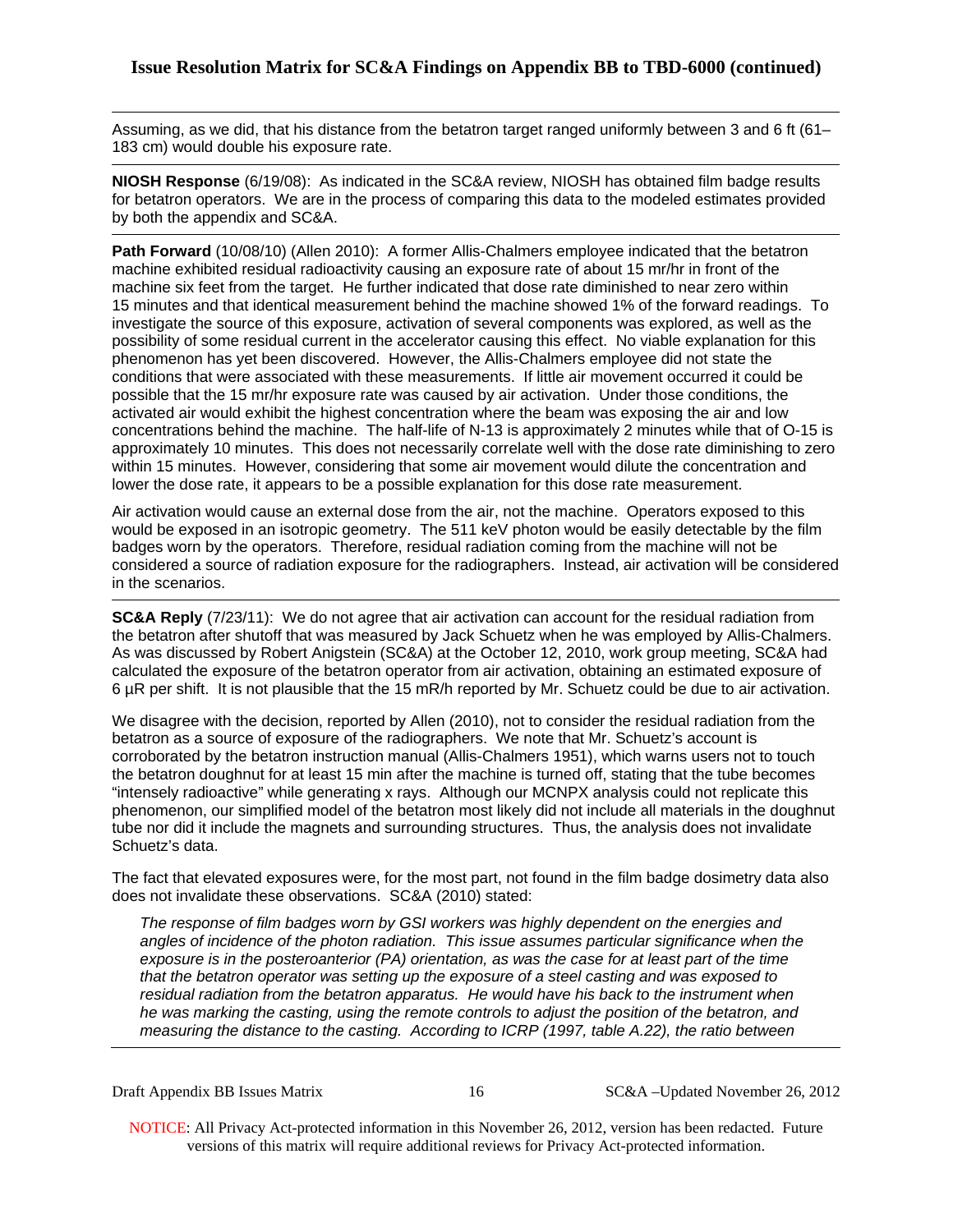*the directional dose equivalent at a depth of 10 mm at 180° to that at 0° [H'(10,180°):H'(10,0°)] ranges from zero (i.e., < 0.005) for photon energies*  $E \le 30$  *keV to 0.62 at*  $E = 10$  *MeV.* 

**NIOSH Report** (1/13/12): Allen (2012a) examined various mechanisms that could explain the residual betatron radiation reported by Schuetz (2007) and concluded that the most likely cause was magnetic interference that could have caused a spurious reading on the survey meter.

**SC&A Response** (3/12/12): Anigstein and Olsher (2012) reexamined the possibility that the residual radiation consisted of low-energy x-rays that were partially shielded by the operator's body and would therefore not be registered on the film badge, normally worn in front, if his back was to the betatron apparatus. Our analysis showed that, in theory, the operator could have received an effective dose that was slightly higher than the MDA of the film badge, assumed to be 10 mrem/week. However, since the limiting photon dose was to either the layout man in 1963–1966, or to the radiographer using <sup>226</sup>Ra in 1953–1962, the bounding photon exposures of GSI workers would not be affected by such radiation.

**Status** (7/28/12): SC&A recommends that this issue be closed.

## **Board Action**:

## **Issue 8: Underestimate of Work Hours**

**SC&A Finding**: The authors assume that the GSI employees worked an average of 2,400 h/y. This estimate is contrary to the recollection of the workers, who remember working 50–80 h/week. The consensus estimate was 65 h/week, or 3,250 h/y. Such a value is reasonable and claimant favorable, and should be adopted as a default value for dose reconstruction.

**NIOSH Response** (6/19/08): As indicated in the SC&A review, NIOSH has obtained film badge results for betatron operators. We are in the process of comparing this data to the modeled estimates provided by both the appendix and SC&A. Since the film badges measure the dose received over the course of a week, the amount of time taken to receive that dose would no longer be relevant.

**Path Forward** (10/08/10) (Allen 2010): Operators provided an estimate of typical work hours different than that utilized by the appendix (3250 hrs per year). The path forward addresses revising the model taking all new information into account and including the operator's estimate of work hours.

**Board Action** (10/12/10): Paul Ziemer, Chair of TBD-6000 Work Group, noted that there is agreement on the length of the work week among NIOSH, the WG, and SC&A.

## **Status** (10/12/10)**: Closed**

## **Issue 9: Mischaracterization of Steel Work Practices**

**SC&A Finding**: According to Appendix BB, "The overall estimate for Betatron x-ray of steel is: 30 minutes setup with no dose; one hour Betatron x-ray exposure due to skyshine at 0.72 mR/hr; and, 30 minutes takedown." Such a description is at variance with a report prepared by former GSI workers that indicates repeated exposures of the same casting, with 12–15 minutes between exposures. Since both the steel and the betatron were activated from previous exposures, there was no setup period with no dose. Furthermore, most exposures were of a few minutes' duration, which reduced the time in the control room, where the exposure rates were relatively low, and increased the number of times during the day that the operators were exposed to the steel and the betatron.

**NIOSH Response** (6/19/08): As indicated in the SC&A review, NIOSH has obtained film badge results for betatron operators. We are in the process of comparing this data to the modeled estimates provided

17 SC&A –Updated November 26, 2012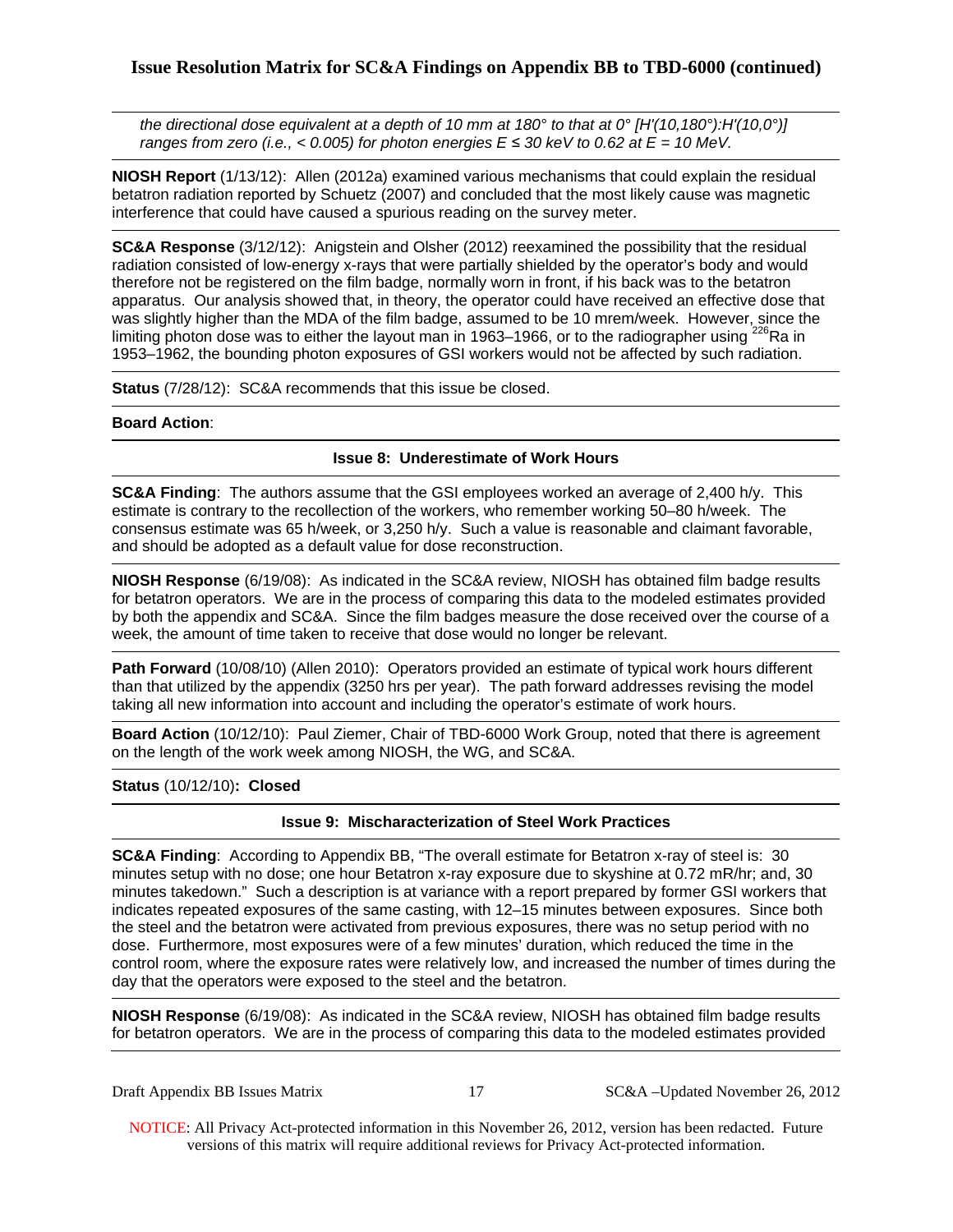by both the appendix and SC&A. Since the film badges measure the dose received while performing this work, the exact exposure scenario is no longer important.

**Path Forward** (10/08/10) (Allen 2010): The path forward states that NIOSH will revise the model using new exposure scenarios [see Issue 4, above.]

**NIOSH Report** (1/13/12): Allen (2012a) utilized a mix of long and short betatron radiographic exposures, as well as a layout-man exposure scenario.

**SC&A Response** (7/28/12): We agree that the timing and exposure durations are consistent with information furnished by former GSI workers.

**Status** (7/28/12): SC&A recommends that this issue be closed.

#### **Board Action**:

#### **Issue 10: Errors in Calculating Dose Rates from Uranium**

**SC&A Finding**: We have found errors in calculations that lead to a significant overstatement of the dose rates from uranium presented in Appendix BB. The Appendix lists a dose of 21.7 mrem during the first 30 min following irradiation. Our model yields a dose of 1.4 mrem, using the same assumptions regarding the duration of the radiographic exposure, the duration of the worker's exposure, and his distances from the metal. Since the dose rates in the Appendix are not scientifically correct, they should not be used as the basis of dose reconstructions of exposed workers.

**NIOSH Response** (6/19/08): To the extent modeled doses are used, any errors in this calculation will be corrected. However NIOSH has obtained film badge results for betatron operators. We are in the process of comparing this data to the modeled estimates provided by both the appendix and SC&A.

#### **Path Forward** (10/08/10) (Allen 2010):

Uranium activation and fission products

- Assume four one hour shots per uranium ingot or slice
- Determine dose rates from activation and fission products and add to natural activity of uranium metal

**NIOSH Report** (1/13/12): Allen (2012a) calculated doses from photon and neutron radiation from uranium following betatron irradiation, using an MCNPX input file furnished by SC&A.

**SC&A Response** (3/12/12): Anigstein and Olsher (2012) reviewed Allen's (2012a) results and found the following issues with his calculations: (1) failure to adjust the source to object distance, as we did in subsequent calculations (SC&A 2008); (2) the use of 1-minute time steps, which do not properly model the rapidly decaying residual nuclides; (3) the use of MCNPX version 26e, released as a beta version in November 2007, rather than the current version, released in March 2011. These calculations will not affect the bounding photon dose, since the betatron operator would still not be the maximally exposed individual; however, they could lead to an increase in the neutron dose, since the betatron operator is the only individual addressed by the analyses who was exposed to neutron radiation prior to 1963.

#### **Board Action:**

**Status** (7/28/12)**: Open** 

Draft Appendix BB Issues Matrix

18 SC&A –Updated November 26, 2012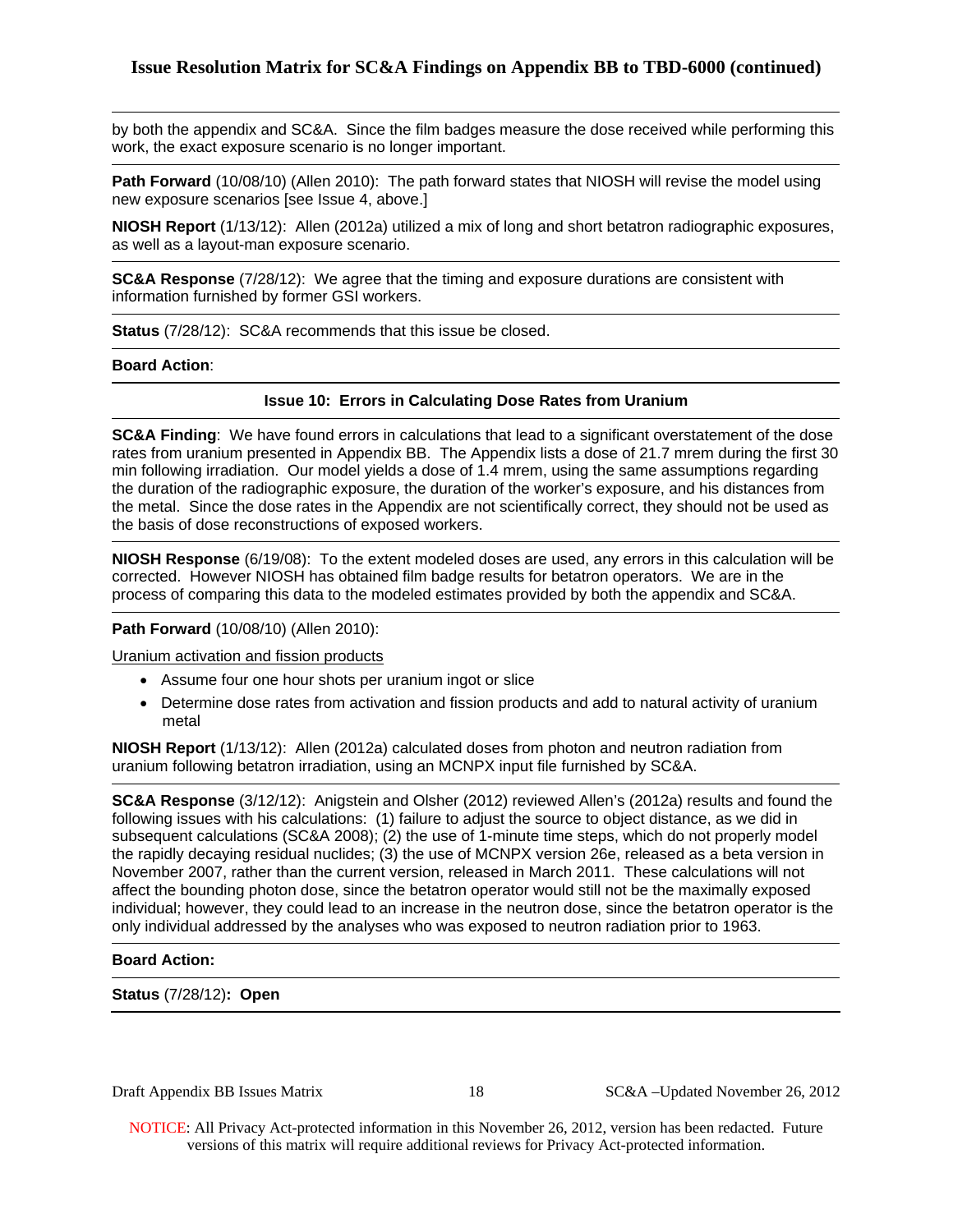## **Issue 11: Underestimate of Doses to Other Workers**

**SC&A Finding**: Appendix BB states that workers who did not work in the betatron building and did not routinely handle steel or uranium within 2 h following the x-ray exposure should be assigned a "dose" rate of 0.72 mR/h. As discussed under Finding 4 (SC&A 2008), there were many situations in which these other workers could have been exposed to much higher radiation levels.

**NIOSH Response** (6/19/08): This finding appears to be a included in finding #4. As noted, NIOSH is in the process of evaluating the affect of film badge data on the exposure models presented by both the appendix and SC&A.

**Path Forward** (10/08/10) (Allen 2010): The path forward addresses developing new exposure scenarios based on all the information that has come to NIOSH since the appendix was approved.

1/13/12: Allen (2012a) stated that, in assessing doses from betatron operations, dose reconstructors will choose the most favorable exposure scenario (i.e., betatron operator or layout man) in each case.

**SC&A Response** (7/28/12): We agree that the most favorable exposure scenario should be applied in all dose reconstructions. The same procedure should be extended to reconstructing the doses from external exposure to sealed sources. If such instructions are included in the revised Appendix BB, we will recommend that this issue be closed.

#### **Board Action**

**Status** (7/23/11)**: Open** 

#### **Issue 12: Incorrect Calculation of Residual Surface Contamination and Resuspension**

**SC&A Finding:** The Appendix uses the same methods of calculating surface contamination and resuspension as were used in the main report (Scherpelz 2006). In SC&A's review of that report, we pointed out that calculating surface contamination on the basis of a settling velocity of 5 μm AMAD aerosol particles ignores the sloughing off of much larger flakes of uranium oxide that fall directly onto the floor. We also showed that a resuspension factor of  $10^{-6}$  m<sup>-1</sup> might understate the airborne concentrations by one or more orders of magnitude.

**NIOSH Response** (6/19/08): This finding indicates it is a reiteration of a comment from the Battelle-TBD-6000 review. Therefore the finding should be addressed in that review rather than here.

**Board Action (**6/20/12): The ABRWH, at its meeting in Santa Fe, NM, voted to task SC&A with reviewing the use of Allen's (2011a) surrogate data to characterize the airborne uranium concentrations during uranium handling operations at GSI.

 **SC&A Response** (7/16/12): Anigstein (2012) found that the use of Allen's (2011a) surrogate data to characterize the airborne uranium concentrations during uranium handling operations at GSI did not meet the five ABRWH criteria for the use of surrogate data.

7/25/12: Anigstein et al. (2012a) issued a memo suggesting an alternate model for the calculation of uranium intakes at GSI that that utilized measurements of uranium contamination performed during the FUSRAP cleanup in 1993 and did not rely on surrogate data from other sites.

**Board Action** (8/28/12): The Work Group on TBD-6000 agreed that Allen's (2011a) surrogate data to characterize the airborne uranium concentrations during uranium handling operations at GSI did not meet the criteria for the use of surrogate data. An advocate for the GSI workers, participating by telephone, reported that aggressive cleanups of the Old Betatron Building were performed after the shutdown of the

| Draft Appendix BB Issues Matrix |  |  |
|---------------------------------|--|--|
|---------------------------------|--|--|

19 SC&A –Updated November 26, 2012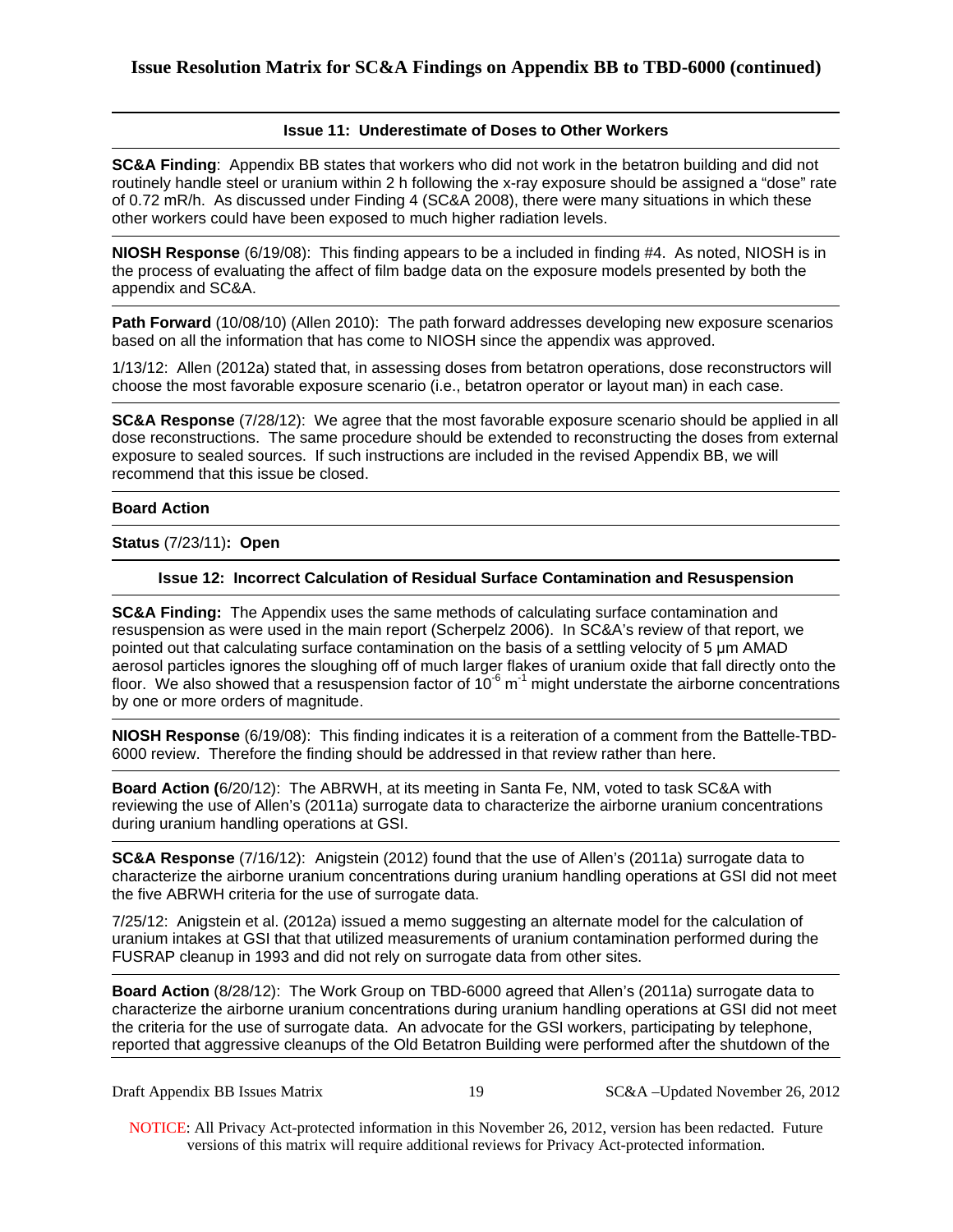## **Issue Resolution Matrix for SC&A Findings on Appendix BB to TBD-6000 (continued)**

facility. The work group decided that, in light of the advocate's report, the 1993 FUSRAP data cannot be used to back-calculate uranium deposition during the operational period, and requested that NIOSH look for surrogate data from sites that have handled uranium similar to what was radiographed at GSI.

**NIOSH Reply** (11/06/12): Allen (2012e) stated that "NIOSH broadened its search for data related to the handling of cold uranium metal." After reviewing additional measurements of airborne uranium activity concentrations, Allen compiled a list of 37 actual or implied measurements for seven individual operations at various work sites to use as a surrogate for uranium concentrations during uranium handling at GSI. He evaluated the use of these data against the Board's five surrogate data criteria and concluded that they satisfied the criteria. He then derived a value of 104 dpm/ $m<sup>3</sup>$  as the upper 95th percentile of these data, assuming they constituted a lognormal distribution, and assigned this value to the bounding airborne uranium concentration during uranium handling operations at GSI.

**SC&A Response** (11/25/12): Anigstein et al. (2012b) independently analyzed Allen's (2012e) new surrogate data. We found that, with appropriate adjustments and revisions, such data yield a suitable surrogate for the airborne uranium activity concentrations resulting from the handling and transport of uranium at GSI. The revised and adjusted data satisfy the five Board criteria for the use of surrogate data and are statistically robust, the regression of order statistics (ROS) method and the nonparametric empirical method yielding almost identical values.

**Status** (11/26/12)**: Open** 

## **Issue 13: Use of Incorrect Units**

**SC&A Finding**: The Appendix switches erratically between units of mrem and mR. The results of the skyshine calculations are stated as 0.72 mrem/h in Section BB.4.2, then as 0.72 mR/h in later sections. Dose rates are incorrectly stated in units of mR/h, which is an exposure rate. Uranium dose rates are stated in mrem, whereas our review of the output files from the Appendix BB analysis shows that the calculations were of air kerma, which is expressed in mrads. A notable misuse of units appears in the table in Section BB.4.5, where the dose to the skin from beta radiation is expressed as "R/yr." Beta radiation cannot be expressed in roentgens, which only apply to photons.

**NIOSH Response** (6/19/08): We accept the comment and will correct the units in any future revisions to the appendix.

## **Board Action**:

**Status** (7/28/12)**: In progress**, pending revision of Appendix BB.

Draft Appendix BB Issues Matrix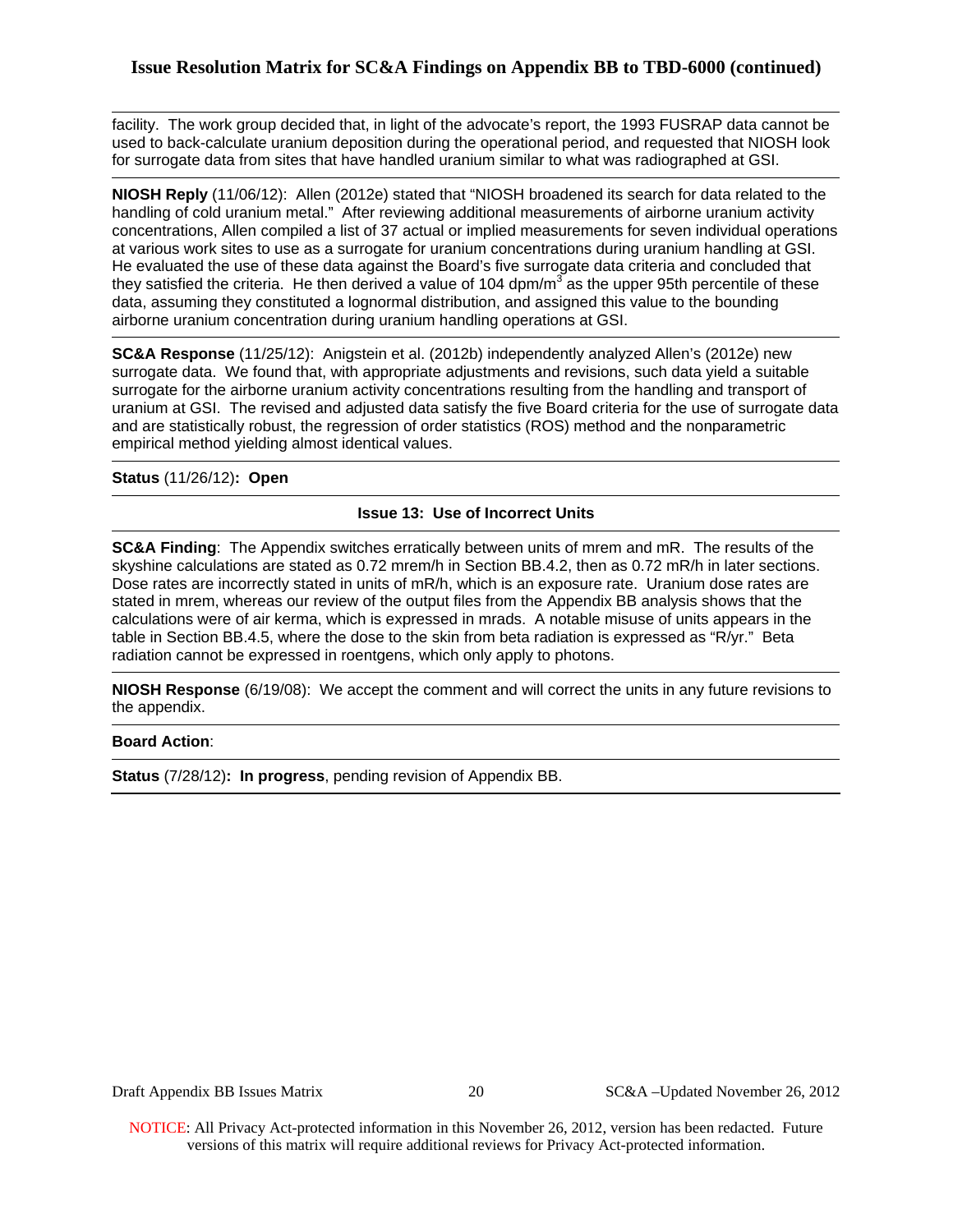## **References**

Advisory Board on Radiation and Worker Health, TBD-6000 Work Group (ABRWH). 2010. "Summary of Action Items and Issues from December 12 [*sic*], 2009 Meeting" [Note: Meeting was held on December 16, 2009] (MS Word metadata: Author Paul L. Ziemer, created 4/24/10.)

Allen, D. 2010. "Path Forward for GSI Appendix and ER Review." http://www.cdc.gov/niosh/ocas/pdfs/dps/gsidpapxerrev.pdf

Allen, D. 2011a. "Site Profile for Atomic Worker Employers that Worked Uranium Metals," Battelle-TBD-6000 Rev. 1. http://www.cdc.gov/niosh/ocas/awedocs.html#b6000

Allen, D. 2011b. "Battelle-TBD-6000 Appendix BB General Steel Industries: Dose Estimates for Portable Radiography Sources." http://www.cdc.gov/niosh/ocas/pdfs/dps/gsidpradsrc0811.pdf

Allen, D. 2012a. "Battelle-TBD-6000 Appendix BB General Steel Industries: Dose Estimates for Betatron Operations."

Allen, D. 2012b. "Battelle-TBD-6000 Appendix BB General Steel Industries: Addendum to Dose Estimates for Betatron Operations White Paper." http://www.cdc.gov/niosh/ocas/pdfs/dps/niosh-btronadd-0312.pdf

Allen, D. 2012c. "Battelle-TBD-6000 Appendix BB General Steel Industries: Response to SC&A Memo Dated May 30, 2012, Updated Review of Occupational Internal Dose at GSI." http://www.cdc.gov/niosh/ocas/pdfs/dps/niosh-gsirc-060812.pdf

Allen, D. 2012d. "Use of Surrogate Data at GSI: Response to SC&A Review Dated July 16, 2012." http://www.cdc.gov/niosh/ocas/pdfs/dps/dc-gsisd-0812.pdf

Allen, D. 2012e. "Evaluation of Additional Air Sample Data Applicable to GSI." http://www.cdc.gov/niosh/ocas/pdfs/dps/dc-gsiasd-1112.pdf

Allen, D., and S. Glover. 2007. "Site Profiles for Atomic Weapons Employers that Worked Uranium and Thorium Metals - Appendix BB: General Steel Industries," Battelle-TBD-6000, Appendix BB, Rev. 0. http://www.cdc.gov/niosh/ocas/pdfs/tbd/b-6000-apbb-r0.pdf

Allis-Chalmers Manufacturing Company (Allis-Chalmers). 1951. "Betatron Instruction Manual." Milwaukee, Wisconsin: Author.

Anigstein, R. 2010a. "Review of NIOSH White Paper on Portable Radiography Sources at GSI." http://www.cdc.gov/niosh/ocas/pdfs/abrwh/scarpts/sca-gsi-portradsrc-092710.pdf

Anigstein, R. 2010b. "Reports of Interviews with Three Former GSI Employees."

Anigstein, R. 2011a. "Review of NIOSH Report on Portable Radiography Sources at GSI— August 2011." http://www.cdc.gov/niosh/ocas/pdfs/abrwh/scarpts/sca-gsi-portradsrc-091511.pdf

| Draft Appendix BB Issues Matrix |  | SC&A –Updated November 26, 2012 |
|---------------------------------|--|---------------------------------|
|---------------------------------|--|---------------------------------|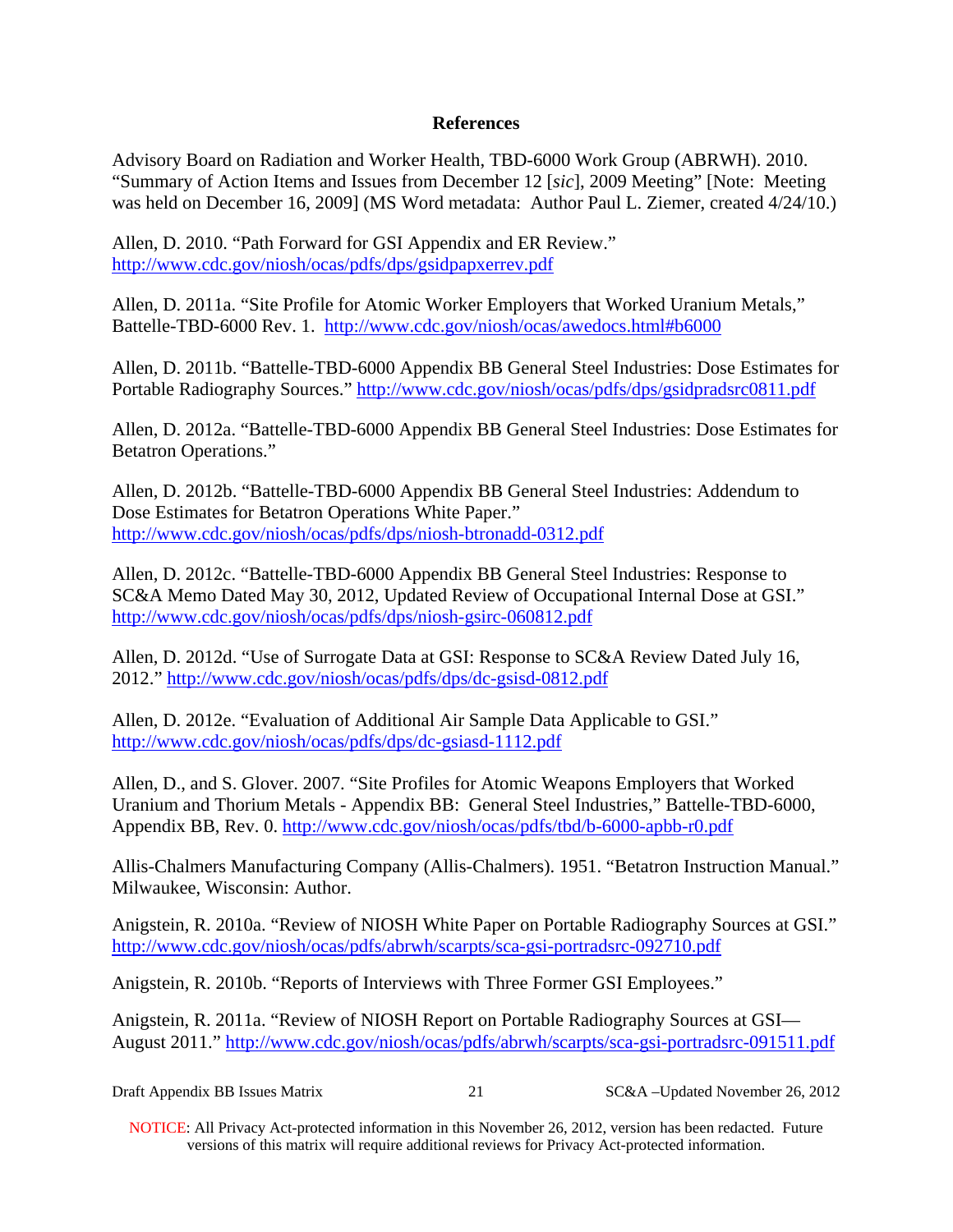Anigstein, R. 2011b. "Update on the Use of Sealed Radioactive Sources at General Steel Industries." http://www.cdc.gov/niosh/ocas/pdfs/dps/gsidp102011.pdf

Anigstein, R. 2012. "Review of the Use of Surrogate Data for Estimating Intakes of Uranium at GSI." http://www.cdc.gov/niosh/ocas/pdfs/abrwh/scarpts/sca-gsisd-r0.pdf

Anigstein, R., S. F. Marschke, and J. Mauro. 2012a. "Alternative Model for the Calculation of Uranium Intakes at GSI." Memo to Advisory Board on Radiation and Worker Health Work Group on TBD-6000.

http://www.cdc.gov/niosh/ocas/pdfs/abrwh/scarpts/sca-gsi-uint-072512.pdf

Anigstein, R., and J. Mauro. 2012a. "Review of 'Addendum to Dose Estimates for Betatron Operations White Paper'." Memo to Advisory Board on Radiation and Worker Health Work Group on TBD-6000.

http://www.cdc.gov/niosh/ocas/pdfs/abrwh/scarpts/sca-comts-nbtronadd-032512.pdf

Anigstein, R., and J. Mauro. 2012b. "Update of 'Review of "Site Profiles for Atomic Weapons Employers That Worked Uranium and Thorium Metals - Appendix BB: General Steel Industries," Battelle-TBD-6000, Appendix BB,' Occupational Internal Dose." http://www.cdc.gov/niosh/ocas/pdfs/abrwh/scarpts/sca-gsiocindose053012.pdf

Anigstein, R., and J. Mauro. 2012c. "Reply to NIOSH Response to SC&A Memo Dated May 30, 2012." Memo to Advisory Board on Radiation and Worker Health Work Group on TBD-6000. http://www.cdc.gov/niosh/ocas/pdfs/abrwh/scarpts/sca-gsiid-061112.pdf

Anigstein, R., and R. H. Olsher. 2012. "Response to 'Battelle-TBD-6000 Appendix BB General Steel Industries: Dose Estimates for Betatron Operations'." http://www.cdc.gov/niosh/ocas/pdfs/abrwh/scarpts/scarespon2dcasgsi.pdf.

Anigstein, R., W. C. Thurber, and H. J. Chmelynski. 2012b. "Review of New Surrogate Data for Estimating Intakes of Uranium at General Steel Industries."

Anigstein, R., J. Zlotnicki, R. H. Olsher, and J. Mauro. 2011. "Review of NIOSH Report on Response of Film Badges to High-Energy Photons." Memo to Advisory Board on Radiation and Worker Health Work Group on TBD-6000.

http://www.cdc.gov/niosh/ocas/pdfs/dps/gsidp102811.pdf

International Commission on Radiological Protection (ICRP). 1997*.* "Conversion Coefficients for use in Radiological Protection against External Radiation," ICRP Publication 74. *Annals of the ICRP*, *26* (3/4). Tarrytown, New York: Elsevier Science, Inc.

Macievic, G. 2011. "Evaluation of the Response of Film Badges to High Energy Photons." http://www.cdc.gov/niosh/ocas/pdfs/dps/gsidp100411.pdf

Draft Appendix BB Issues Matrix

22 SC&A –Updated November 26, 2012